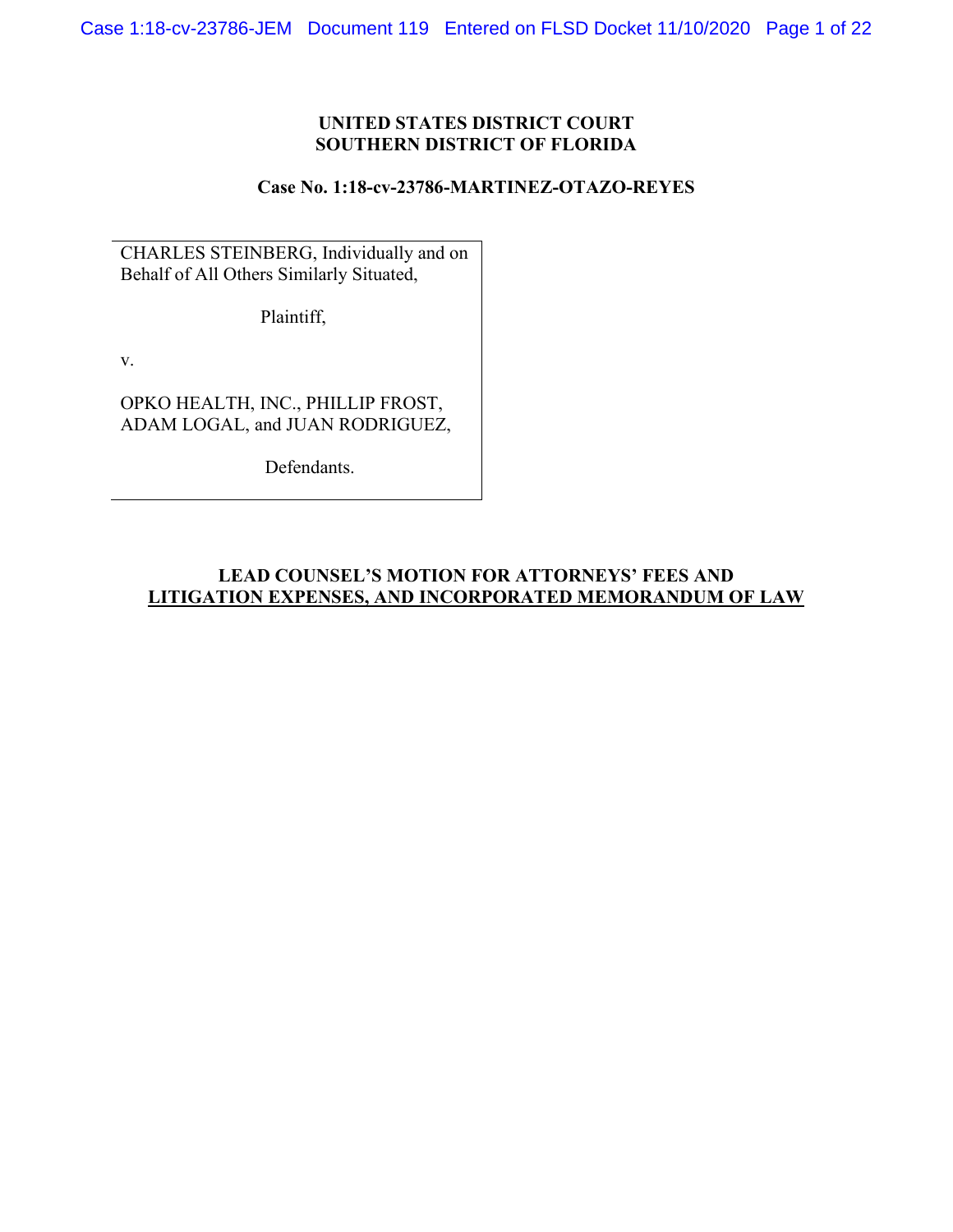# **TABLE OF CONTENTS**

# **Page**

| $\mathbf{I}$ . |                                                                             |                                                                            |                                                                                                                                            |  |
|----------------|-----------------------------------------------------------------------------|----------------------------------------------------------------------------|--------------------------------------------------------------------------------------------------------------------------------------------|--|
| II.            |                                                                             |                                                                            |                                                                                                                                            |  |
|                | A.                                                                          |                                                                            | Under Eleventh Circuit Law, A Reasonable Percentage of the Recovery is                                                                     |  |
|                | <b>B.</b>                                                                   |                                                                            |                                                                                                                                            |  |
|                | C.                                                                          | Lead Plaintiff's Endorsement of the Requested Fee Supports Its Approval  5 |                                                                                                                                            |  |
|                | D.<br>The Relevant Factors Confirm That the Requested Fee is Fair and       |                                                                            |                                                                                                                                            |  |
|                |                                                                             | 1.                                                                         |                                                                                                                                            |  |
|                |                                                                             | 2.                                                                         |                                                                                                                                            |  |
|                |                                                                             | 3.                                                                         | The Skill, Experience, Reputation and Ability of the Attorneys 9                                                                           |  |
|                |                                                                             | 4.                                                                         |                                                                                                                                            |  |
|                |                                                                             | 5.                                                                         |                                                                                                                                            |  |
|                |                                                                             | 6.                                                                         |                                                                                                                                            |  |
|                |                                                                             | 7.                                                                         |                                                                                                                                            |  |
|                |                                                                             | 8.                                                                         |                                                                                                                                            |  |
|                |                                                                             | 9.                                                                         |                                                                                                                                            |  |
|                |                                                                             | 10.                                                                        |                                                                                                                                            |  |
|                | E.<br>Lead Counsel's Request for Payment of Litigation Expenses is Fair and |                                                                            |                                                                                                                                            |  |
|                | F.                                                                          |                                                                            | Lead Plaintiff's Request for Payment of Costs Directly Related to Its<br>Representation of the Settlement Class Is Fair and Reasonable  14 |  |
|                |                                                                             |                                                                            |                                                                                                                                            |  |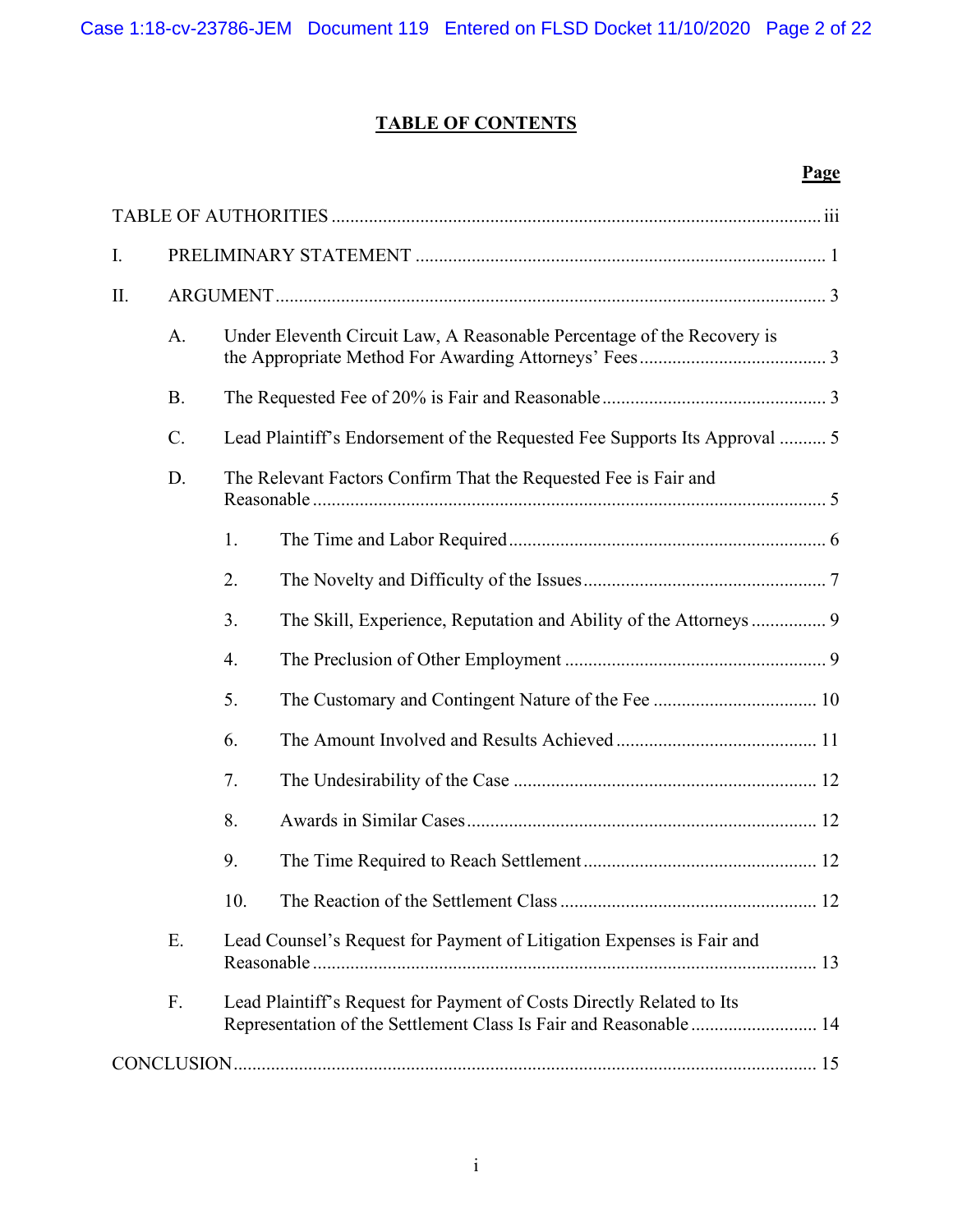# **TABLE OF AUTHORITIES**

| <b>CASES</b><br>PAGE(S)                                                                                                                                  |
|----------------------------------------------------------------------------------------------------------------------------------------------------------|
| In re Anadarko Petroleum Corp. Class Action Litig.,                                                                                                      |
| In re BankAtlantic Bancorp, Inc. Sec. Litig.,                                                                                                            |
| Behrens v. Wometco Enterprises, Inc.,                                                                                                                    |
| Boeing Co. v. Van Gemert,                                                                                                                                |
| Camden I Condo. Ass'n, Inc. v. Dunkle,                                                                                                                   |
| Carpenters Health & Welfare Fund v. Coca-Cola Co.,                                                                                                       |
| In re Carter's, Inc. Sec. Litig.,                                                                                                                        |
| In re Checking Acct. Overdraft Litig.,                                                                                                                   |
| City of Pontiac Gen. Emps.' Ret. Sys. v. Lockheed Martin Corp.,                                                                                          |
| City of Providence v. Aeropostale, Inc.,                                                                                                                 |
| City of St. Clair Shores Gen. Emps.' Ret. Sys. v. Lender Processing Servs., Inc.,                                                                        |
| City Pension Fund for Firefighters & Police Officers in City of Miami Beach v.<br>Aracruz Celulose S.A., Case No. 08-23317-C-LENARD, slip op. (S.D. Fla. |
| Columbus Drywall & Insulation, Inc. v. Masco Corp.,                                                                                                      |
| David v. Am. Suzuki Motor Corp.,                                                                                                                         |
| In re Domestic Air Transp. Antitrust Litig.,                                                                                                             |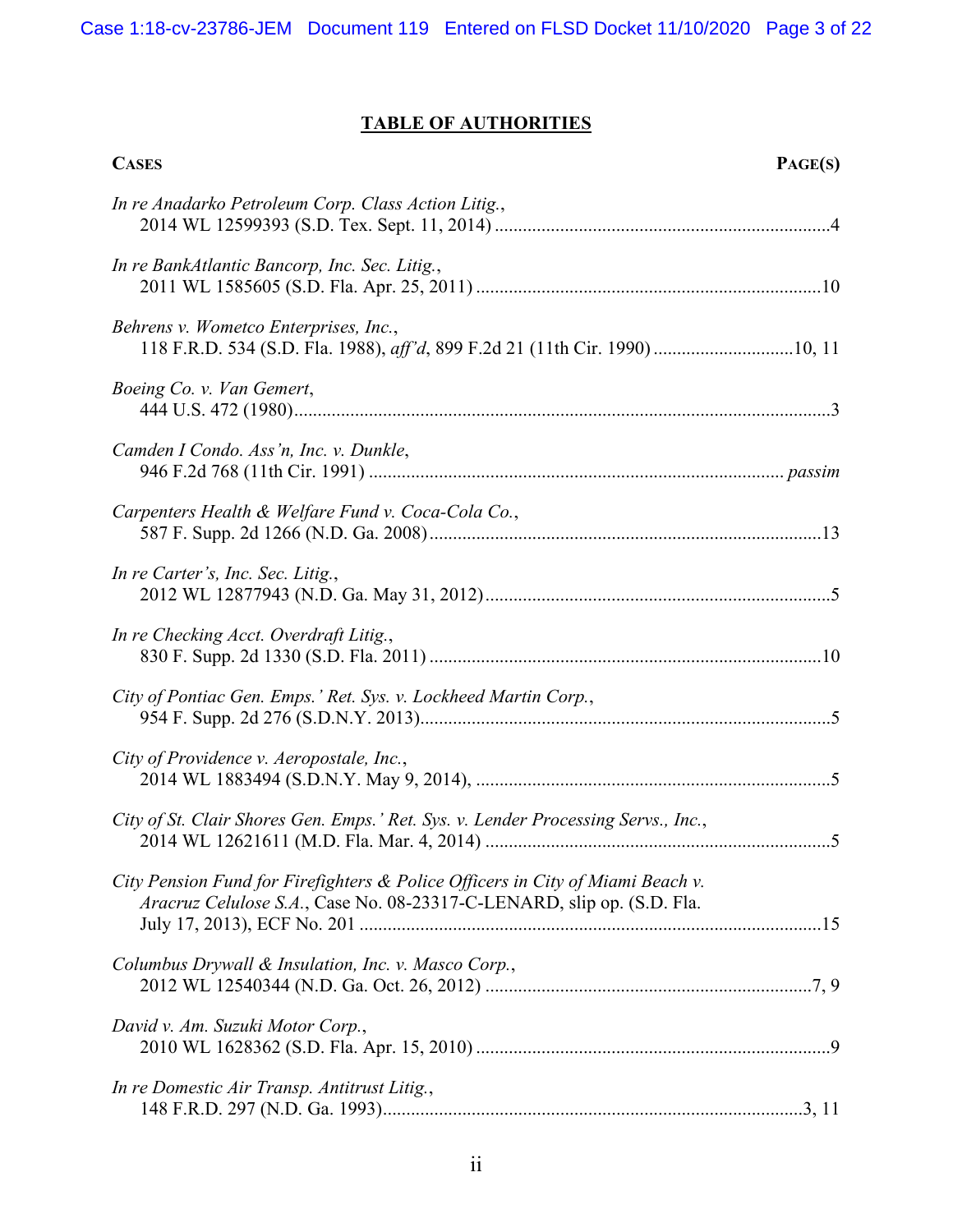| In re Equifax Inc. Customer Data Breach Litig.,                                                         |
|---------------------------------------------------------------------------------------------------------|
| Faught v. Am. Home Shield Corp.,                                                                        |
| In re FLAG Telecom Holdings, Ltd. Sec. Litig.,                                                          |
| Flournoy v. Honeywell Int'l, Inc.,                                                                      |
| In re Flowers Foods, Inc. Sec. Litig.,                                                                  |
| In re Friedman's, Inc. Sec. Litig.,                                                                     |
| Gov't. of Guam Ret. Fund v. Invacare Corp.,                                                             |
| In re HealthSouth Corp. ERISA Litig.,                                                                   |
| Hirsch v. PSS World Medical, Inc.,<br>Case No. 3:98-cv-502-J-32TEM, slip op. (M.D. Fla. Dec. 20, 2005), |
| Ingram v. Coca-Cola Co.,                                                                                |
| Johnson v. Georgia Highway Express, Inc.,                                                               |
| Jones v. Diamond,                                                                                       |
| Mazur v. Lampert,<br>Case No. 04-61159-CIV-LENARD/GARBER, slip op. (S.D. Fla. June 19,                  |
| McGuire v. Dendreon Corp.,                                                                              |
| Miller v. Dyadic Int'l, Inc.,                                                                           |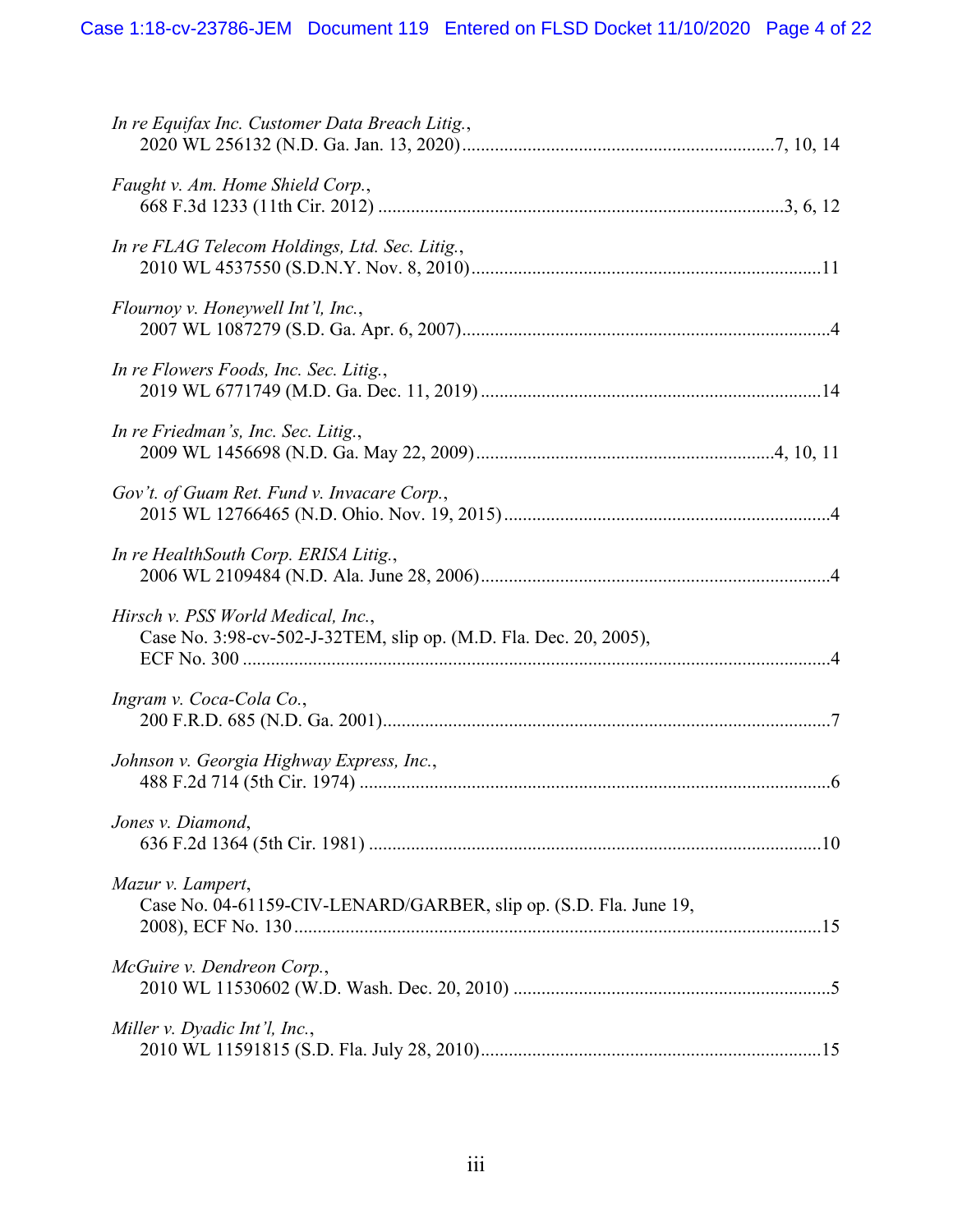| In re NetBank, Inc. Sec. Litig.,                                                                                |
|-----------------------------------------------------------------------------------------------------------------|
| In re Novatel Wireless Sec. Litig.,<br>No. 08-cv-01689-AJB (RBB), slip op. (S.D. Cal. June 23, 2014),           |
| Pinto v. Princess Cruise Lines, Ltd.,                                                                           |
| In re QSI Sys., Inc. Sec. Litig.,<br>No. 13-cv-01818-CJC-JPR, slip op. (C.D. Cal. Nov. 19, 2018), ECF No. 120 4 |
| Ressler v. Jacobson,                                                                                            |
| Robbins v. Koger Props., Inc.,                                                                                  |
| Stahl v. MasTec, Inc.,                                                                                          |
| In re Synovus Fin. Corp.,                                                                                       |
| Taft v. Ackermans,                                                                                              |
| Tellabs, Inc. v. Makor Issues & Rights, Ltd.,                                                                   |
| In re Terazosin Hydrochloride Antitrust Litig.,                                                                 |
| Thorpe v. Walter Inv. Mgmt. Corp.,                                                                              |
| In re Walter Energy, Inc. Sec. Litig.,                                                                          |
| Waters v. Int'l Precious Metals Corp.,                                                                          |
| <b>STATUTES</b>                                                                                                 |
| Private Securities Litigation Reform Act of 1995,                                                               |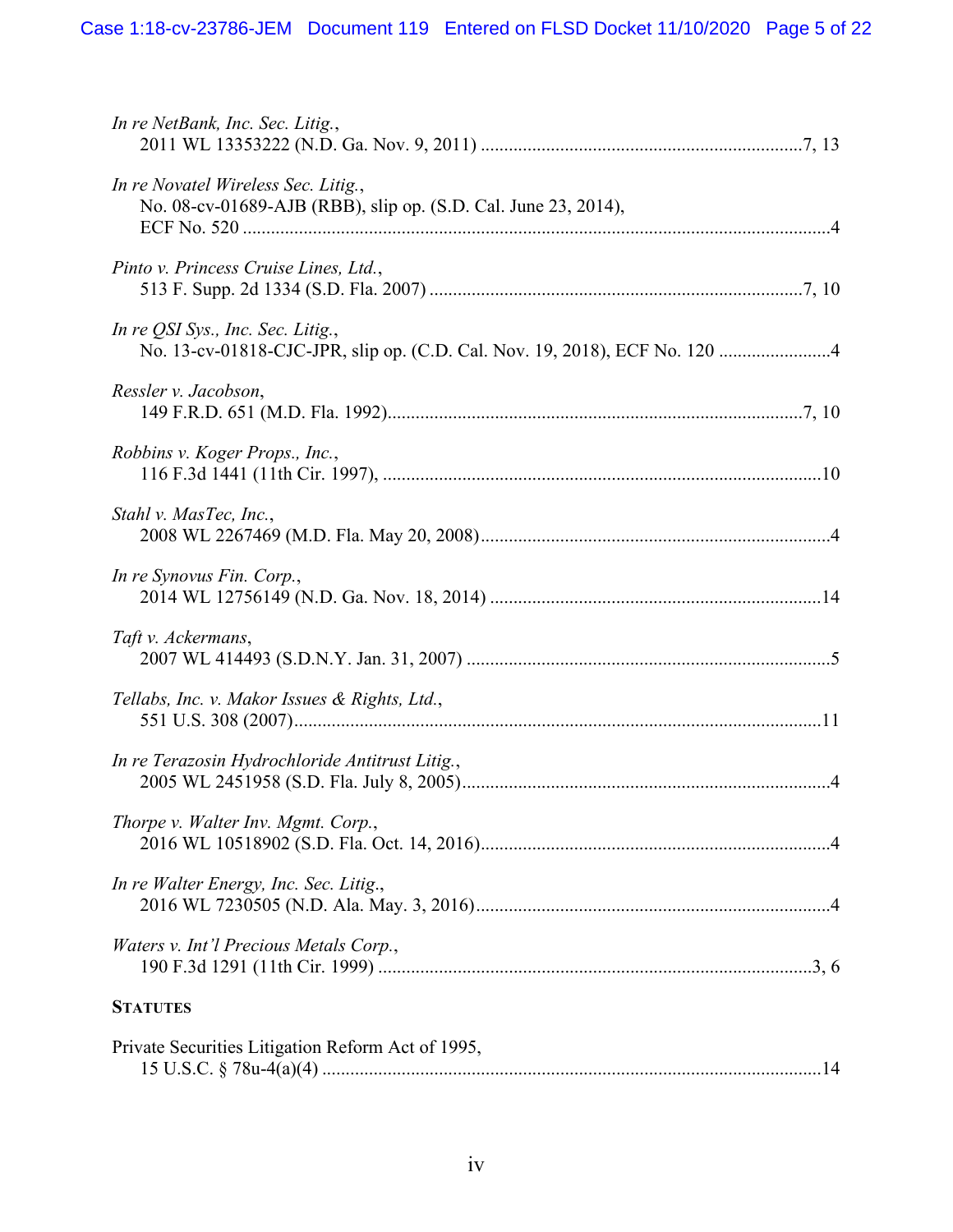Lead Counsel Bernstein Litowitz Berger & Grossmann LLP ("BLB&G") respectfully moves, on behalf of Plaintiffs' Counsel, for an award of attorneys' fees in the amount of 20% of the Settlement Fund, or \$3,300,000 plus interest earned at the same rate as earned by the Settlement Fund. Lead Counsel also seeks \$143,841.54 for Litigation Expenses paid or incurred by Plaintiffs' Counsel and Israeli Counsel, as well as payment of \$17,500 for costs incurred by Lead Plaintiff the Amitim Funds directly related to its representation of the Settlement Class, as authorized by the Private Securities Litigation Reform Act of 1995 (the "PSLRA").<sup>1</sup>

#### **MEMORANDUM OF LAW**

## **I. PRELIMINARY STATEMENT**

The proposed Settlement, which provides for a cash payment of \$16,500,000 in exchange for the resolution of all claims in the Action, represents an excellent result for the Settlement Class. The significant recovery was achieved only after an extensive investigation, hard-fought litigation, and lengthy negotiations by experienced attorneys that specialize in securities litigation. In undertaking this litigation on a fully contingent basis, counsel faced numerous challenges to proving both liability and damages that raised serious risks of no recovery, or a significantly lesser recovery than the Settlement, for the Settlement Class.

The successful prosecution and settlement of this litigation required diligent efforts on the part of counsel. As detailed in the accompanying Rizio-Hamilton Declaration, Lead Counsel and the other Plaintiffs' Counsel vigorously pursued this litigation from its outset by, among other things: (i) conducting a comprehensive investigation into the claims asserted in the Action, which included a thorough review of SEC filings, analyst reports, conference call transcripts, press releases, company presentations, media reports and other public information, including a detailed analysis of the related SEC Action; consultation with experts; and interviews with numerous former employees of OPKO and other potential witnesses (¶¶ 19-21); (ii) researching, drafting, and filing the detailed Consolidated Class Action Complaint (the "Complaint") (¶ 22); (iii) fully

<sup>&</sup>lt;sup>1</sup> Unless otherwise defined in this memorandum, all capitalized terms have the meanings defined in the Stipulation and Agreement of Settlement, dated June 26, 2020 (ECF No. 112-1) (the "Stipulation") or in the Declaration of John Rizio-Hamilton in Support of (I) Lead Plaintiff's Motion for Final Approval of Settlement and Plan of Allocation and (II) Lead Counsel's Motion for Attorneys' Fees and Litigation Expenses (the "Rizio-Hamilton Declaration" or "Rizio-Hamilton Decl."). Citations to " $\blacksquare$ " in this memorandum refer to paragraphs in the Rizio-Hamilton Declaration and citations to "Ex. \_" refer to exhibits in the Rizio-Hamilton Declaration.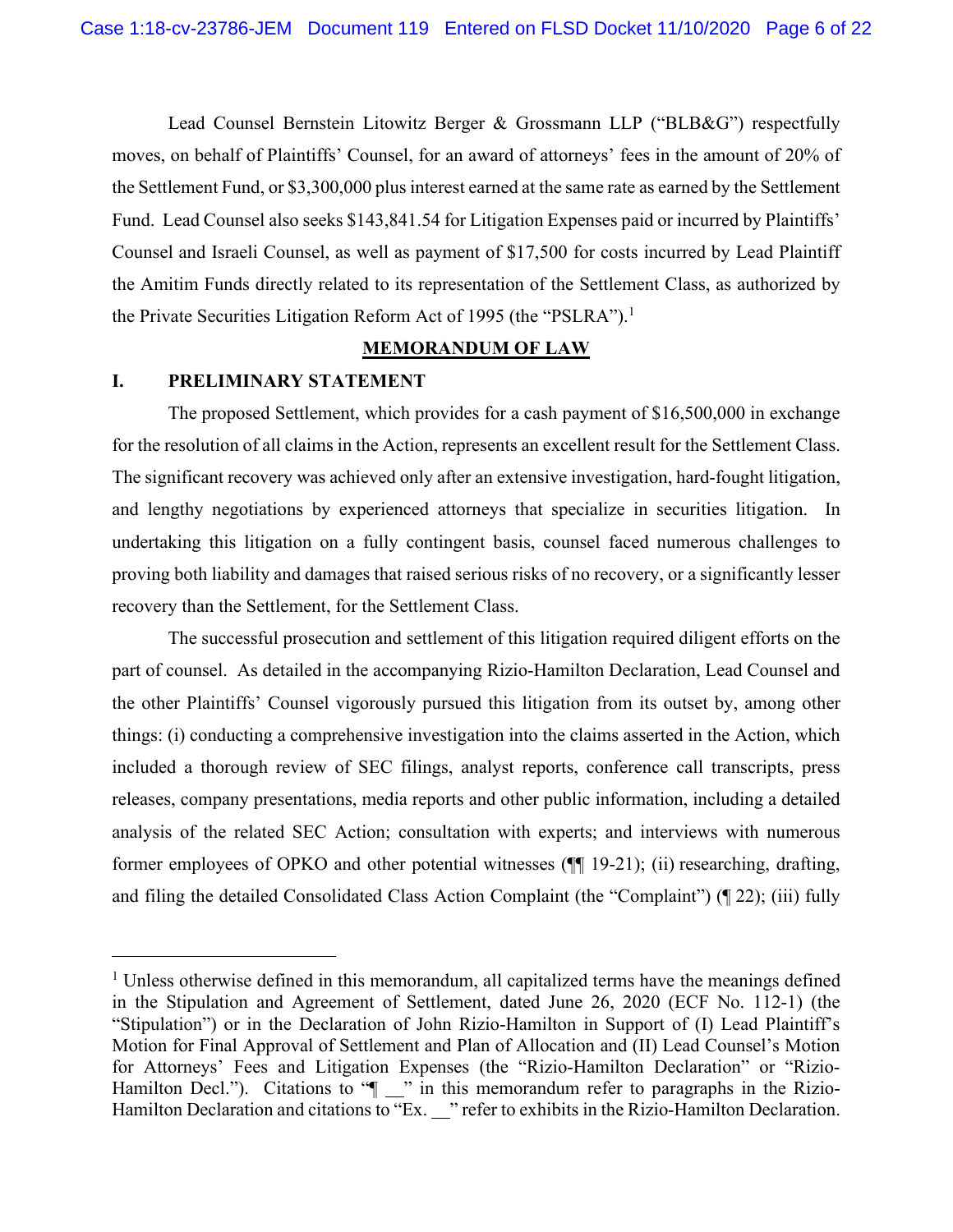briefing Lead Plaintiff's opposition to Defendants' motion to dismiss (¶¶ 23-28); and (iv) engaging in extensive settlement negotiations, including participating in a full-day mediation session, under the auspices of an experienced and highly respected mediator, Jed D. Melnick (¶¶ 29-33).

The Settlement achieved through counsel's efforts is a particularly favorable result considering the significant hurdles that Lead Plaintiff would have had to overcome to prevail in this complex securities fraud litigation. As further detailed below and in the Rizio-Hamilton Declaration, counsel faced numerous substantial challenges in establishing liability, loss causation, and damages in the Action. Despite these risks, Plaintiffs' Counsel collectively worked nearly 2,900 hours over the course of the litigation to achieve the Settlement, all on a contingent-fee basis with no assurance of ever being paid.

As compensation for Plaintiffs' Counsel's considerable efforts on behalf of the Settlement Class and the risks of nonpayment they faced in prosecuting the Action on a contingent basis, Lead Counsel seeks attorneys' fees in the amount of 20% of the Settlement Fund.<sup>2</sup> The requested 20% fee is below the "benchmark" fee established for percentage fee awards in the Eleventh Circuit and is on the low end of the range of fees that courts in this Circuit have awarded in securities and other complex class actions with comparable recoveries on a percentage basis. The requested fee also represents a multiplier of just 1.76 on Plaintiffs' Counsel's lodestar, which is well within the range of multipliers typically awarded in class actions with significant contingency risks such as this one.

In addition to the attorneys' fees, Lead Counsel seeks payment for \$143,841.54 expenses that Plaintiffs' Counsel and Israeli Counsel reasonably incurred in connection with the prosecution of the Action or the related Israeli action that will be resolved through this Settlement, and reimbursement of \$17,500 in costs incurred by Lead Plaintiff directly related to its representation of the Settlement Class.

The application for fees and expenses has the full support of Lead Plaintiff. *See* Declaration of Ronen Hirsch on behalf of the Amitim Funds (Ex. 2) (the "Hirsch Decl."), at ¶¶ 7-8. Lead

<sup>2</sup> Plaintiff's Counsel are Lead Counsel BLB&G and liaison counsel, Saxena White P.A. In addition, Plaintiffs' Counsel will share a portion of the fees awarded with two Israeli firms, Kalai Rosen & Co., Advocates and Amit Manor - Yuki Shemesh, Advocates (collectively, "Israeli Counsel"), which brought a related action in Israel that will be resolved by this Settlement and are assisting Lead Counsel with matters related to the distribution of settlement funds to Israeli investors. ¶ 10 n.2.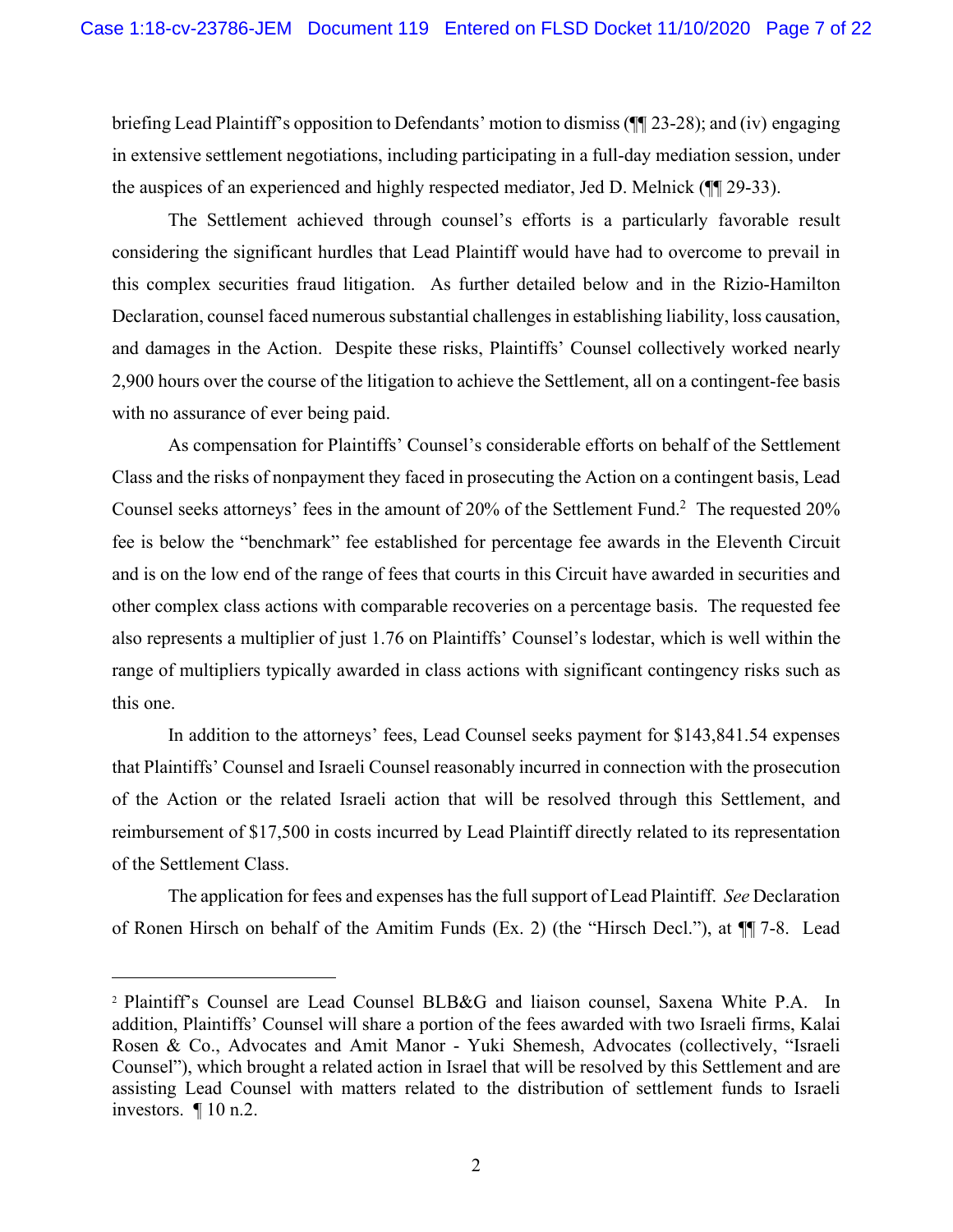Plaintiff is a sophisticated institutional investor that actively supervised the Action and has endorsed the requested fee as fair and reasonable in light of the result achieved in the Action, the quality of the work counsel performed, and the risks of the litigation. *Id*. ¶¶ 2-5, 7. In addition, while the deadline set by the Court for Settlement Class Members to object to the requested attorneys' fees and expenses has not yet passed, to date, no objections to the request for fees and expenses have been received. Rizio-Hamilton Decl. ¶¶ 101, 111.

For all the reasons discussed in this memorandum and in the Rizio-Hamilton Declaration, Lead Counsel respectfully submits that the requested attorneys' fees and expenses are fair and reasonable.

### **II. ARGUMENT**

# **A. Under Eleventh Circuit Law, A Reasonable Percentage of the Recovery is the Appropriate Method For Awarding Attorneys' Fees**

Courts have long recognized that attorneys who represent a class and achieve a benefit for class members are entitled to be compensated for their services, and that attorneys who obtain a recovery for a class in the form of a common fund are entitled to an award of fees and expenses from that fund. *See Boeing Co. v. Van Gemert*, 444 U.S. 472, 478 (1980); *Camden I Condo. Ass'n, Inc. v. Dunkle*, 946 F.2d 768, 771 (11th Cir. 1991). "The purpose of awarding fees is to compensate successful attorneys for the benefits they have achieved for the class as a result of the attorneys' efforts, for the risks the attorneys have taken in prosecuting a long and complex case, and for the hours and expenses the attorney has invested in the case." *In re Domestic Air Transp. Antitrust Litig.*, 148 F.R.D. 297, 353 (N.D. Ga. 1993).

In the Eleventh Circuit, "attorneys' fees awarded from a common fund shall be based upon a reasonable percentage of the fund established for the benefit of the class." *Camden I*, 946 F.2d at 774; *accord Faught v. Am. Home Shield Corp.*, 668 F.3d 1233, 1242 (11th Cir. 2012); *Waters v. Int'l Precious Metals Corp.*, 190 F.3d 1291, 1294 (11th Cir. 1999).

### **B. The Requested Fee of 20% is Fair and Reasonable**

The Eleventh Circuit has established 25% of the settlement fund as a "benchmark" (and presumptively reasonable) fee award in common-fund cases. *See Faught*, 668 F.3d at 1243 ("25% is generally recognized as a reasonable fee award in common fund cases"); *Camden I*, 946 F.2d at 774-75 ("[t]he majority of common fund fee awards fall between 20% to 30% of the fund," and district courts consider the middle of that range—25%—as a "benchmark" that "may be adjusted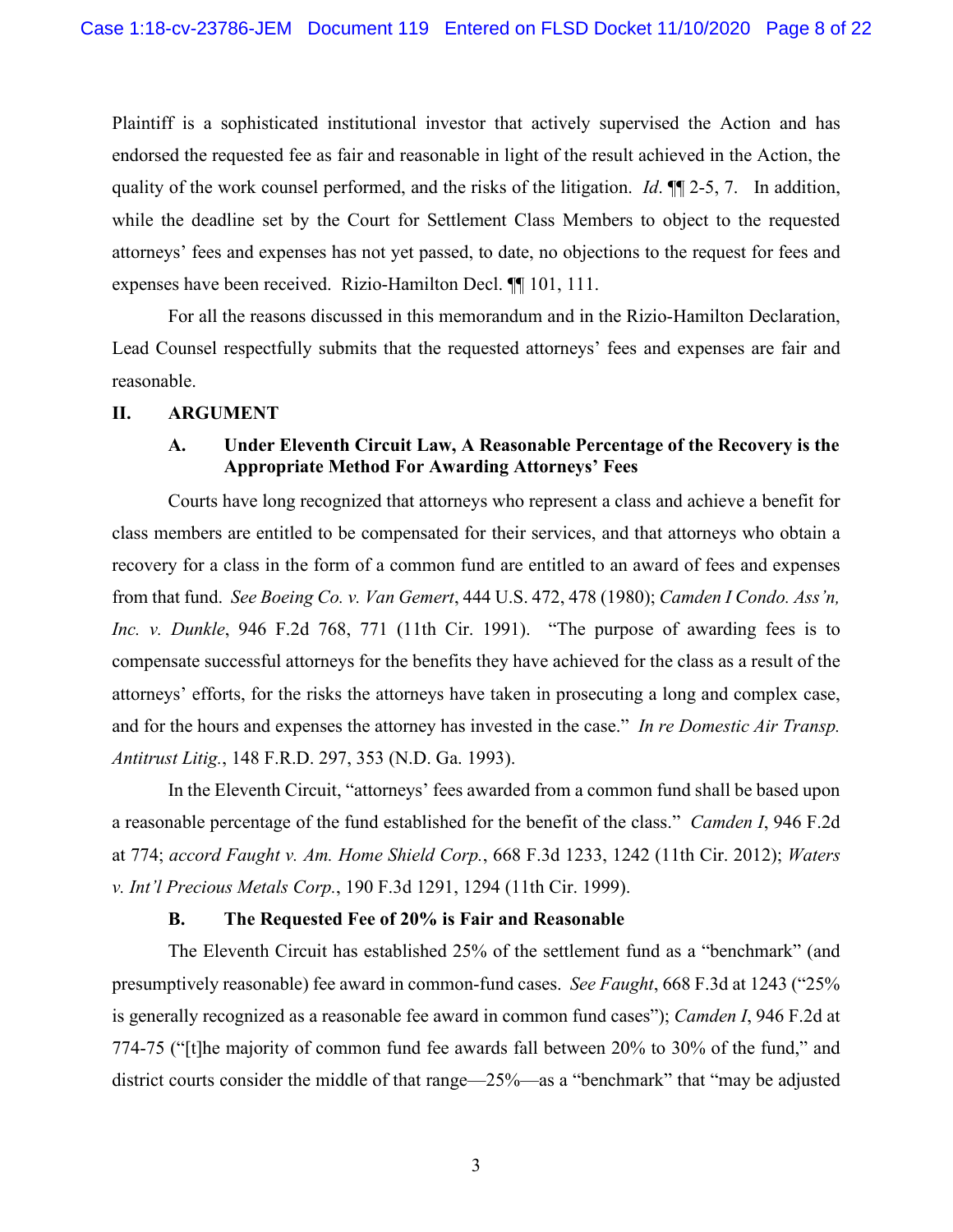in accordance with the individual circumstances of each case"); *Flournoy v. Honeywell Int'l, Inc.*, 2007 WL 1087279, at \*1 (S.D. Ga. Apr. 6, 2007) ("the appropriate standard for fee awards in common fund cases is a percentage of the fund . . . with the benchmark award being twenty-five percent"). Here, the requested fee of 20% of the Settlement Fund, which has been agreed to by sophisticated institutional investor Lead Plaintiff, is substantially below the 25% benchmark, even though, as discussed below, the circumstances in the case, including the substantial contingency risks in the Action, could support an upward adjustment from the benchmark.

Further, a review of percentage fee awards approved by Courts within this Circuit in complex common fund cases involving comparable recoveries confirms that the 20% fee sought by Lead Counsel is on the low end of the range of percentage fees awarded in comparable cases. *See, e.g., Thorpe v. Walter Inv. Mgmt. Corp.*, 2016 WL 10518902, at \*8-\*9 (S.D. Fla. Oct. 14, 2016) (awarding 33.3% of \$24 million settlement, noting that "[i]n recent orders awarding fees in securities class action settlements, courts have awarded attorneys' fees of 30% or 33% of the settlement fund," and finding that "30% is an appropriate benchmark here, given the complexity of this matter and the skill that is required"); *In re Walter Energy, Inc. Sec. Litig*., 2016 WL 7230505, at \*1 (N.D. Ala. May. 3, 2016) (awarding 33% of \$25 million settlement); *In re Friedman's, Inc. Sec. Litig.*, 2009 WL 1456698, at \*4 (N.D. Ga. May 22, 2009) (awarding 30% of \$14.9 million settlement); *Stahl v. MasTec, Inc.*, 2008 WL 2267469, at \*2 (M.D. Fla. May 20, 2008) (awarding 27.9% of \$13.1 million settlement); *Flournoy*, 2007 WL 1087279, at \*2-3 (awarding 25% of \$25 million settlement); *In re HealthSouth Corp. ERISA Litig.*, 2006 WL 2109484, at \*6-7 (N.D. Ala. June 28, 2006) (awarding 25% of \$28.9 million settlement); *Hirsch v. PSS World Medical, Inc.*, Case No. 3:98-cv-502-J-32TEM, slip op. at 1 (M.D. Fla. Dec. 20, 2005), ECF No. 300 (Ex. 6) (awarding 30% of \$16.5 million settlement); *In re Terazosin Hydrochloride Antitrust Litig.*, 2005 WL 2451958, at \*2 (S.D. Fla. July 8, 2005) (awarding 30% of \$28.7 million settlement). In addition, the 20% fee request is also consistent with, or below, the fees awarded by courts in other Circuits in similarly sized securities class action settlements.<sup>3</sup>

<sup>3</sup> *See, e.g.*, *In re QSI Sys., Inc. Sec. Litig.*, No. 13-cv-01818-CJC-JPR, slip op. at 2 (C.D. Cal. Nov. 19, 2018), ECF No. 120 (Ex. 7) (awarding 25% of \$19 million settlement); *Gov't. of Guam Ret. Fund v. Invacare Corp.*, 2015 WL 12766465, at \*1 (N.D. Ohio. Nov. 19, 2015) (awarding 25% of \$11 million settlement); *In re Anadarko Petroleum Corp. Class Action Litig.*, 2014 WL 12599393, at \*1 (S.D. Tex. Sept. 11, 2014) (awarding 25% of \$12.5 million settlement); *In re Novatel Wireless Sec. Litig.*, No. 08-cv-01689-AJB (RBB), slip op. at 1 (S.D. Cal. June 23, 2014), ECF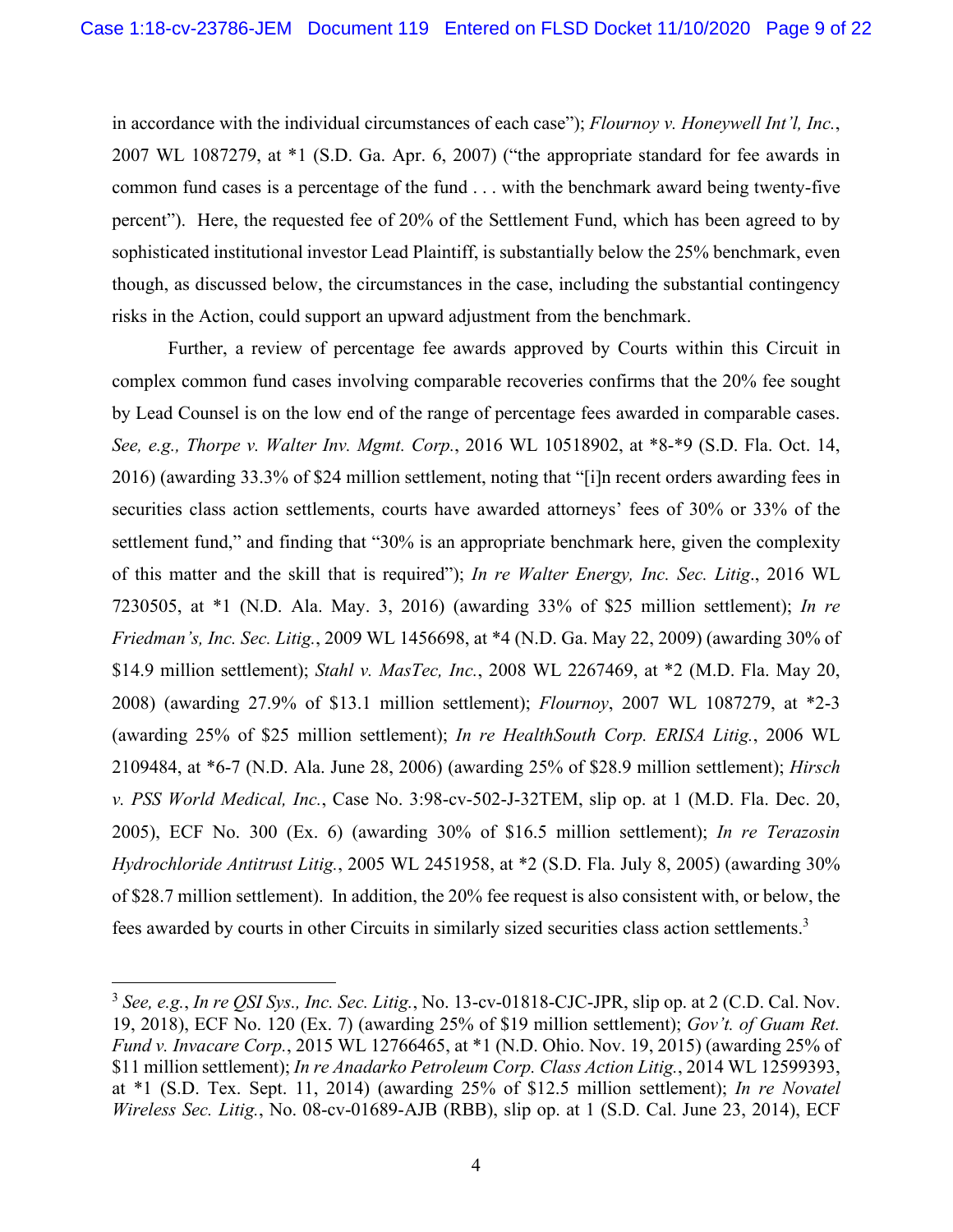In sum, when judged against the Eleventh Circuit benchmark, and compared to fees awarded in class action settlements of similar magnitude, the requested 20% fee is fair and reasonable.

# **C. Lead Plaintiff's Endorsement of the Requested Fee Supports Its Approval**

Lead Plaintiff is a sophisticated institutional investor that took an active role in the litigation and supervised the work of Lead Counsel. *See* Hirsch Decl. ¶¶ 2-5. Lead Plaintiff has approved the requested fee as fair and reasonable in light of the work performed, the recovery obtained for the Settlement Class, and the risks associated with continuing to litigate the Action. *Id* ¶ 7. Lead Plaintiffs' endorsement of the fee as reasonable supports approval of the fee. *See City of St. Clair Shores Gen. Emps.' Ret. Sys. v. Lender Processing Servs., Inc.*, 2014 WL 12621611, at \*2 (M.D. Fla. Mar. 4, 2014) (approving fee request that was "reviewed and approved as fair and reasonable by Lead Plaintiff, a sophisticated institutional investor that was directly involved in the prosecution and resolution of the claims and who has a substantial interest in ensuring that any fees paid to Lead Plaintiff's Counsel are duly earned and not excessive"); *In re Carter's, Inc. Sec. Litig.*, 2012 WL 12877943, at \*2 (N.D. Ga. May 31, 2012) (same).

# **D. The Relevant Factors Confirm That the Requested Fee is Fair and Reasonable**

In *Camden I*, the Eleventh Circuit recommended that district courts consider several factors in determining whether a requested percentage fee award is reasonable, including:

(1) the time and labor required; (2) the novelty and the difficulty of the questions involved; (3) the skill requisite to perform the legal service properly; (4) the preclusion of other employment by the attorney due to the acceptance of the case; (5) the customary fee; (6) whether the fee is fixed or contingent; (7) time limitations imposed by the client or the circumstances; (8) the amount involved and the results obtained; (9) the experience, reputation, and ability of the attorneys; (10) the "undesirability" of the case; (11) the nature and length of the professional relationship with the client; and (12) awards in similar cases.

No. 520 (Ex. 8) (awarding 27.5% of \$16 million settlement); *City of Providence v. Aeropostale, Inc.*, 2014 WL 1883494, at \*12-\*13 (S.D.N.Y. May 9, 2014), *aff'd sub nom. Arbuthnot v. Pierson*, 607 F. App'x 73 (2d Cir. 2015) (awarding 33% of \$15 million settlement); *City of Pontiac Gen. Emps.' Ret. Sys. v. Lockheed Martin Corp.,* 954 F. Supp. 2d 276, 281 (S.D.N.Y. 2013) (awarding 25% of \$19.5 million settlement); *McGuire v. Dendreon Corp.*, 2010 WL 11530602, at \*1 (W.D. Wash. Dec. 20, 2010) (awarding 25% of \$16.5 million settlement); *Taft v. Ackermans*, 2007 WL 414493, at \*10-11 (S.D.N.Y. Jan. 31, 2007) (awarding 30% of \$15.2 million settlement).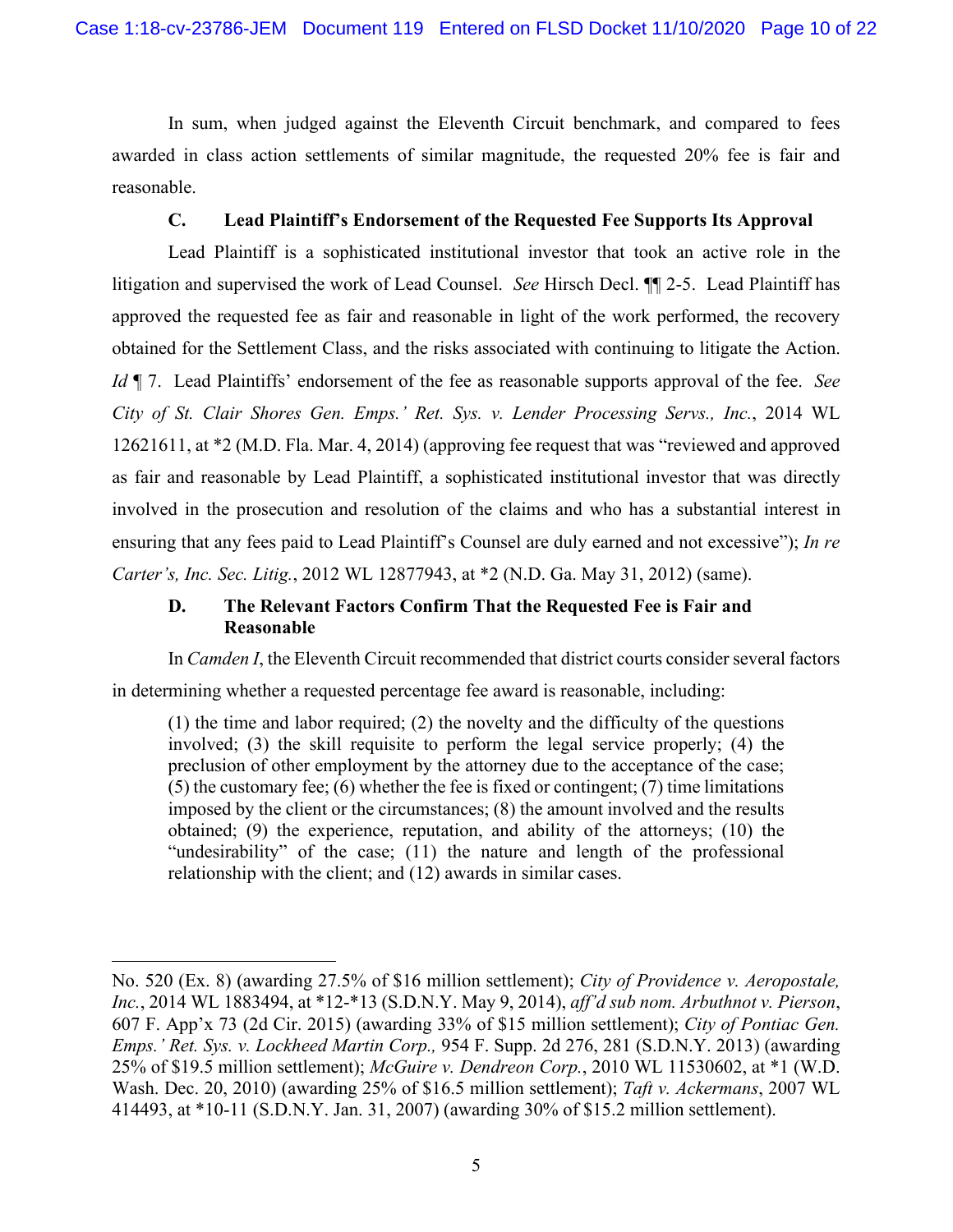946 F.2d at 772 n.3 (citing *Johnson v. Georgia Highway Express, Inc.*, 488 F.2d 714, 717-19 (5th Cir. 1974)). A court may also properly consider "the time required to reach a settlement, whether there are any substantial objections by class members or other parties to the settlement terms or the fees requested by counsel . . . and the economics involved in prosecuting a class action." *Id*. at 775.

Although the Eleventh Circuit has since stated that a full analysis of the *Johnson* and other factors is only necessary if the fee request exceeds 25%, *see Faught*, 668 F.3d at 1242, which it does not here, Lead Counsel submits that these factors, if considered, provide further support for approval of the 20% fee request.

# **1. The Time and Labor Required**

The time and diligent effort expended by Plaintiffs' Counsel to achieve the Settlement supports the requested fee. Lead Counsel committed extensive resources to developing Lead Plaintiff's claims though investigation, litigation, and settlement negotiation. As discussed in greater detail in the Rizio-Hamilton Declaration, Lead Counsel, among other things: (i) conducted a comprehensive factual investigation of the claims at issue in the Action, which included a detailed review of public documents, the review and analysis of a detailed SEC complaint based on a regulatory investigation, and interviews with dozens of possible witnesses (¶¶ 19-21); (ii) prepared and filed a detailed consolidated complaint based on this investigation (¶ 22); (iii) fully briefed Defendants' motion to dismiss (¶¶ 23-28); (iv) consulted extensively with experts in damages, loss causation, and financial valuation (¶¶ 21, 106); and (v) participated in extensive settlement negotiations overseen by an experienced mediator, including a full-day mediation session and extended follow-up discussions (¶¶ 29-33).

In total, Plaintiffs' Counsel expended 2,898.75 hours in this litigation with a resulting lodestar of \$1,876,713.75.  $\parallel$  92. The time and labor expended by Plaintiffs' Counsel amply support the requested fee.

While not required in the Eleventh Circuit, an analysis of the requested fee under the "lodestar/multiplier" approach further supports the reasonableness of a 20% award. *See, e.g.*, *Waters*, 190 F.3d at 1298 ("[W]hile we have decided in this circuit that a lodestar calculation is not proper in common fund cases, we may refer to that figure for comparison."). Here, based on the \$16.5 million Settlement Fund, the requested 20% fee award (or \$3,300,000 before interest),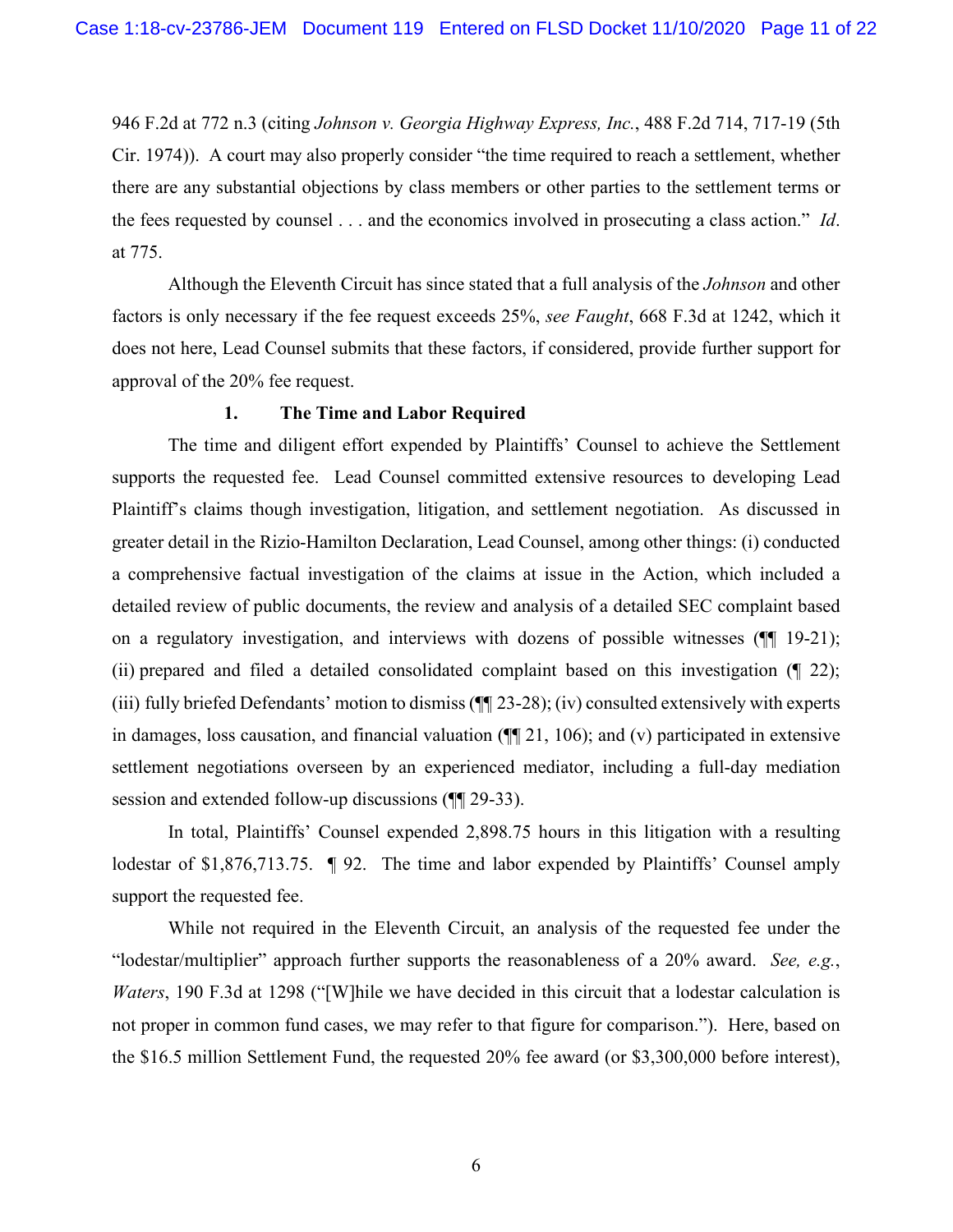represents a multiplier of approximately 1.76 on Plaintiffs' Counsel's total lodestar.<sup>4</sup> Given that multipliers between 2 and 5 are commonly awarded in complex class actions with substantial contingency risks, the multiplier requested here confirms the reasonableness of the requested fee. *See, e.g.*, *In re Equifax Inc. Customer Data Breach Litig.*, 2020 WL 256132, at \*39 (N.D. Ga. Jan. 13, 2020) (awarding fee representing 2.62 multiplier and describing it as "consistent with multipliers approved in other cases"); *Columbus Drywall & Insulation, Inc. v. Masco Corp.*, 2012 WL 12540344, at  $*5 \& n.4$  (N.D. Ga. Oct. 26, 2012) (noting that multiplier of 4 times lodestar is "well within" the accepted range); *Pinto v. Princess Cruise Lines, Ltd.,* 513 F. Supp. 2d 1334, 1344 (S.D. Fla. 2007) (finding that lodestar multipliers "in large and complicated class actions" tend to range from 2.26 to 4.5) (citations omitted); *Ingram v. Coca-Cola Co.,* 200 F.R.D. 685, 694- 96 (N.D. Ga. 2001) (awarding fee representing a multiplier between 2.5 and 4).

#### **2. The Novelty and Difficulty of the Issues**

As courts have recognized, "multi-faceted and complex" issues are "endemic" to cases based on alleged violations of federal securities law, *Ressler v. Jacobson*, 149 F.R.D. 651, 654 (M.D. Fla. 1992), and "securities class action litigation is 'notably difficult and notoriously uncertain,'" *In re NetBank, Inc. Sec. Litig.*, 2011 WL 13353222, at \* 3 (N.D. Ga. Nov. 9, 2011). This Action was no exception.

As further detailed in the Rizio-Hamilton Declaration, to which the Court is respectfully referred, Lead Plaintiff and Lead Counsel faced a number of substantial challenges to establishing liability and proving damages in this Action from the outset. ¶¶ 36-53. Defendants contested their liability on falsity and scienter grounds, and disputed loss causation and damages. With respect to the issue of falsity, Lead Counsel knew from the outset of the case that they faced real challenges in proving that Defendants' statements were false, which necessitated, among other things, proving that Defendants knowingly participated in the alleged pump-and-dump schemes described in the SEC complaint. ¶ 40. The SEC complaint that formed the central basis of the claims consisted of only unproven allegations, Defendants vigorously denied any such participation, and the SEC Action was resolved without any admission of fraudulent conduct by OPKO or Dr. Frost. Defendants contended that the SEC complaint's allegations about OPKO and Dr. Frost's involvement were factually flawed and that the actual facts would not support Lead Plaintiff's

<sup>&</sup>lt;sup>4</sup> The multiplier is calculated by dividing the \$3,300,000 fee request by the \$1,875,713.75 in lodestar that Plaintiffs' Counsel incurred.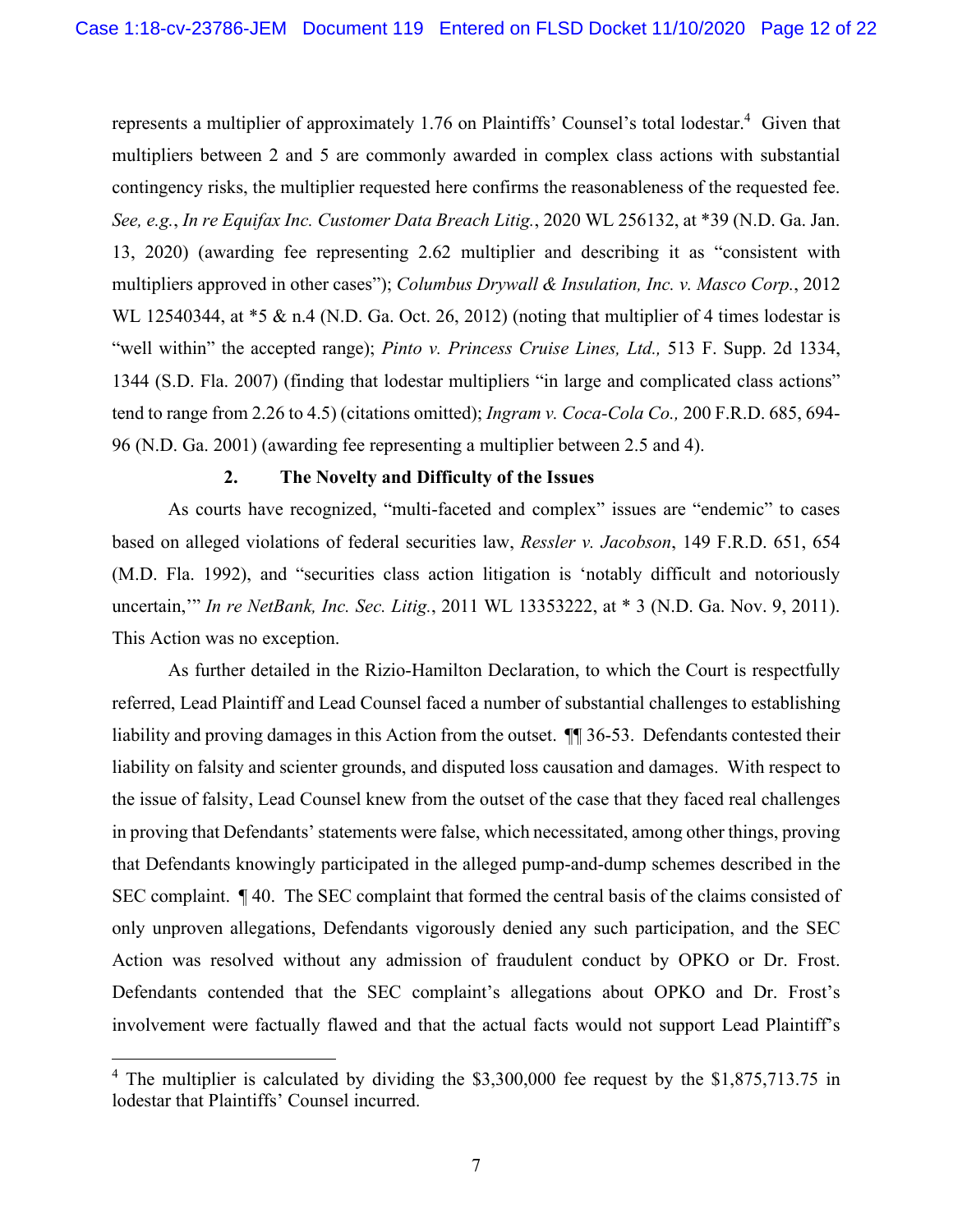fraud claims, but would show that Defendants were unaware of the alleged stock manipulation. ¶¶ 40, 44-45.

Defendants contended that the SEC complaint identified a different individual as the primary strategist who orchestrated the alleged stock manipulation schemes, and contained only sparse allegations about OPKO and Dr. Frost's involvement, and no allegations that investors in OPKO were misled. ¶¶ 44, 46-47. Moreover, Defendants pointed to the fact that OPKO and Dr. Frost did not engage in any coordinated trading to "pump" the stocks at issue; OPKO did not sell any of the stock of the two companies at issue; Dr. Frost did not sell any stock in one of the two companies at issue and sold only small portions of his holdings in the other company; that both Defendants continued to invest heavily in the companies after the purported stock manipulation; and that Dr. Frost continued to purchase OPKO shares during the Class Period. ¶¶ 40, 45. Defendants would argue that these facts made it implausible that Defendants were involved in the scheme, demonstrated that their statements were not false, and undercut any inference they acted with scienter. *Id*. To overcome these arguments would have required marshalling complex facts and persuading a jury, who might be predisposed in favor of Dr. Frost, a well-known benefactor of cultural institutions in the Miami area. ¶ 48.

Lead Plaintiff would also have had to overcome substantial arguments on loss causation and damages. Defendants argued that Lead Plaintiff could not establish loss causation because the SEC complaint could not act as a corrective disclosure of the alleged misstatements. In support of this argument, Defendants contended that: (1) the SEC complaint contained only unproven allegations, which could not act as a corrective disclosure under Eleventh Circuit law, and (2) the underlying facts in the SEC complaint about OPKO and Dr. Frost's investments in the companies whose stocks were allegedly manipulated were already known to the market and, thus, the SEC complaint did not disclose any new material information relevant to the alleged misstatements. ¶¶ 50-53. If either of these loss causation arguments had been accepted, Lead Plaintiff and the class would have been precluded from recovering any damages. ¶¶ 50, 52, 62. These loss causation and damages issues would have required substantial work by Plaintiffs' Counsel, together with experts retained by Lead Plaintiff, to rebut and overcome Defendants' arguments.  $\P\P$  63, 99.

Thus, Lead Counsel faced multiple difficult and significant obstacles in prosecuting this Action. However, notwithstanding these obstacles, Lead Counsel achieved an excellent result for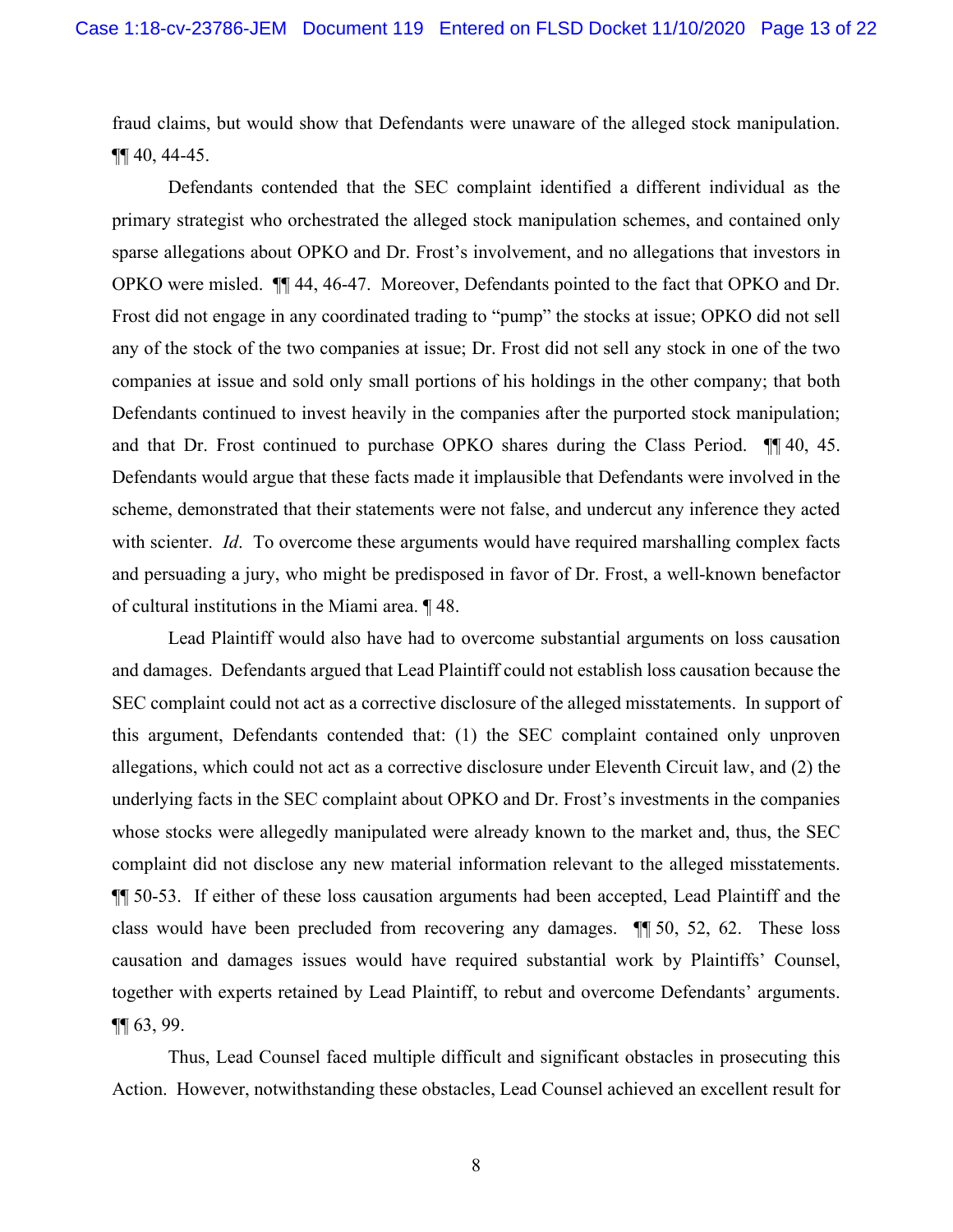the Settlement Class. Success in the face of these obstacles strongly supports the requested fee award.

# **3. The Skill, Experience, Reputation and Ability of the Attorneys**

Under these factors, the court should consider "the skill and acumen required to successfully investigate, file, litigate, and settle a complicated class action lawsuit such as this one," *David v. Am. Suzuki Motor Corp.*, 2010 WL 1628362, at \*8 n.15 (S.D. Fla. Apr. 15, 2010), and "the experience, reputation and ability of the attorneys" involved. *Camden I*, 946 F.2d at 772 n.3; *see also Columbus Drywall*, 2012 WL 12540344, at \*4 ("The appropriate fee should also reflect the degree of experience, competence, and effort required by the litigation.").

From the inception of the Action, Lead Counsel engaged in a skillful and concerted effort to obtain the maximum recovery for the Settlement Class. As noted above, this case required an in-depth investigation, a thorough understanding of complicated issues, and the skill to respond to a host of legal and factual issues raised by Defendants during the litigation. Lead Counsel practices extensively in the highly challenging field of complex class action litigation and is one of the nation's leading securities class action litigation firms. *See* Rizio-Hamilton Decl. ¶ 94 and Ex. 4A-3. Without question, Lead Counsel's skills and experience were an important factor in obtaining the favorable result achieved in this Settlement.

This Court should also consider "the quality of the opposition" the plaintiff's attorneys faced in awarding Lead Counsel a fee. *See Columbus Drywall*, 2012 WL 12540344, at \*4. Here, Defendants were represented by experienced and extremely able counsel from a number of prominent law firms, including Akerman LLP, Cleary Gottlieb Steen & Hamilton LLP, Morvillo Abramowitz Grand Iason & Anello P.C., and King & Spalding LLP, all of whom vigorously represented their clients. ¶ 95. Lead Counsel's ability to obtain a favorable outcome for the Settlement Class despite this formidable legal opposition confirms the quality of the representation that Lead Counsel provided here. Accordingly, this factor also supports the fee requested.

#### **4. The Preclusion of Other Employment**

The considerable amount of time spent prosecuting this case—nearly 2,900 hours (¶ 92) was time that Plaintiffs' Counsel could not devote to other matters. Moreover, Plaintiffs' Counsel expended this time and effort without any assurance that they would be successful or that they would ever be compensated for their hard work. Accordingly, this factor also supports the requested fee.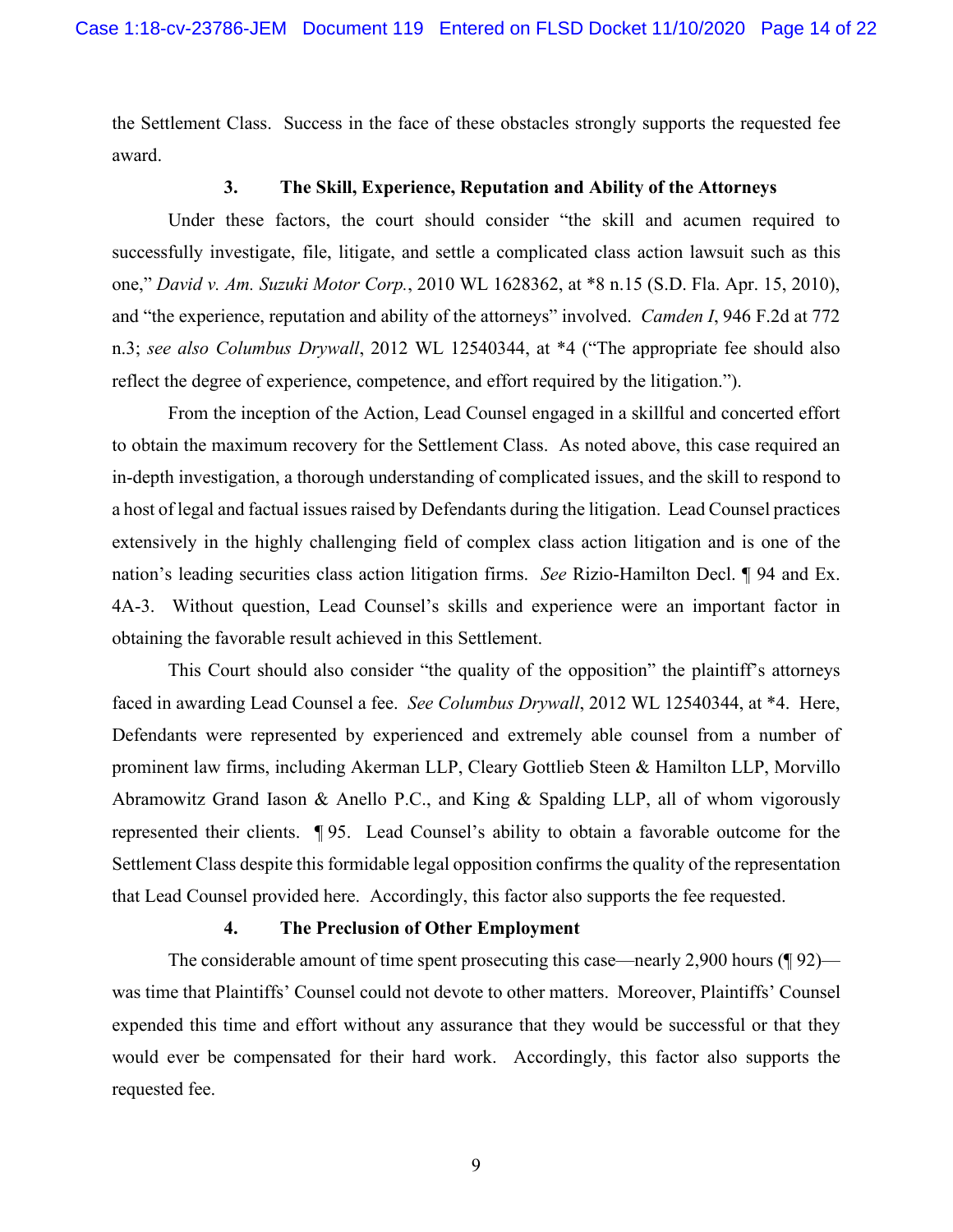#### **5. The Customary and Contingent Nature of the Fee**

The "customary fee" in a class action lawsuit of this nature is a contingency fee because virtually no class member possesses a sufficiently large stake in the litigation to justify paying attorneys on an hourly basis. *See Ressler*, 149 F.R.D. at 654.

The contingent nature of Plaintiffs' Counsel's fees should be given substantial weight in assessing the requested fee award. Courts have consistently recognized that the risk that class counsel could receive little or no recovery is a major factor in determining the award of attorneys' fees:

A determination of a fair fee for Class Counsel must include consideration of the contingent nature of the fee . . . and the fact that the risks of failure and nonpayment in a class action are extremely high. Cases recognize that attorneys' risk is "perhaps the foremost' factor" in determining an appropriate fee award.

*Pinto*, 513 F. Supp. 2d at 1339; *see also In re Checking Acct. Overdraft Litig.*, 830 F. Supp. 2d 1330, 1364 (S.D. Fla. 2011) ("[T]he contingent fee risk is an important factor in determining the fee award."); *Friedman's*, 2009 WL 1456698, at \*3 ("The contingent nature of fees in this case should be given substantial weight in assessing the requested fee award."); *Ressler*, 149 F.R.D. at 654-55 ("The substantial risks of this litigation abundantly justify the fee requested . . . ."). "A contingency fee arrangement often justifies an increase in the award of attorneys' fees," *Behrens v. Wometco Enterprises, Inc.*, 118 F.R.D. 534, 548 (S.D. Fla. 1988), *aff'd*, 899 F.2d 21 (11th Cir. 1990), "because if the case is lost a lawyer realizes no return for investing time and money in the case." *Equifax*, 2020 WL 256132, at \*33; *see also Jones v. Diamond*, 636 F.2d 1364, 1382 (5th Cir. 1981) ("Lawyers who are to be compensated only in the event of victory expect and are entitled to be paid more when successful than those who are assured of compensation regardless of result.").

Success in contingent litigation such as this is never assured. In other cases, plaintiffs' counsel in shareholder litigation have suffered major defeats after years of litigation in which they expended millions of dollars of time and received no compensation at all. Even a victory at trial is not a guarantee of success. *See*, *e.g.*, *Robbins v. Koger Props., Inc.*, 116 F.3d 1441 (11th Cir. 1997), *reh'g en banc denied*, 129 F.3d 617 (11th Cir. 1997) (finding no loss causation and overturning \$81 million jury verdict); *In re BankAtlantic Bancorp, Inc. Sec. Litig.*, 2011 WL 1585605, at \*1 (S.D. Fla. Apr. 25, 2011) (overturning jury verdict in favor of plaintiff class estimated at \$42 million, and granting judgment as a matter of law in favor of defendants).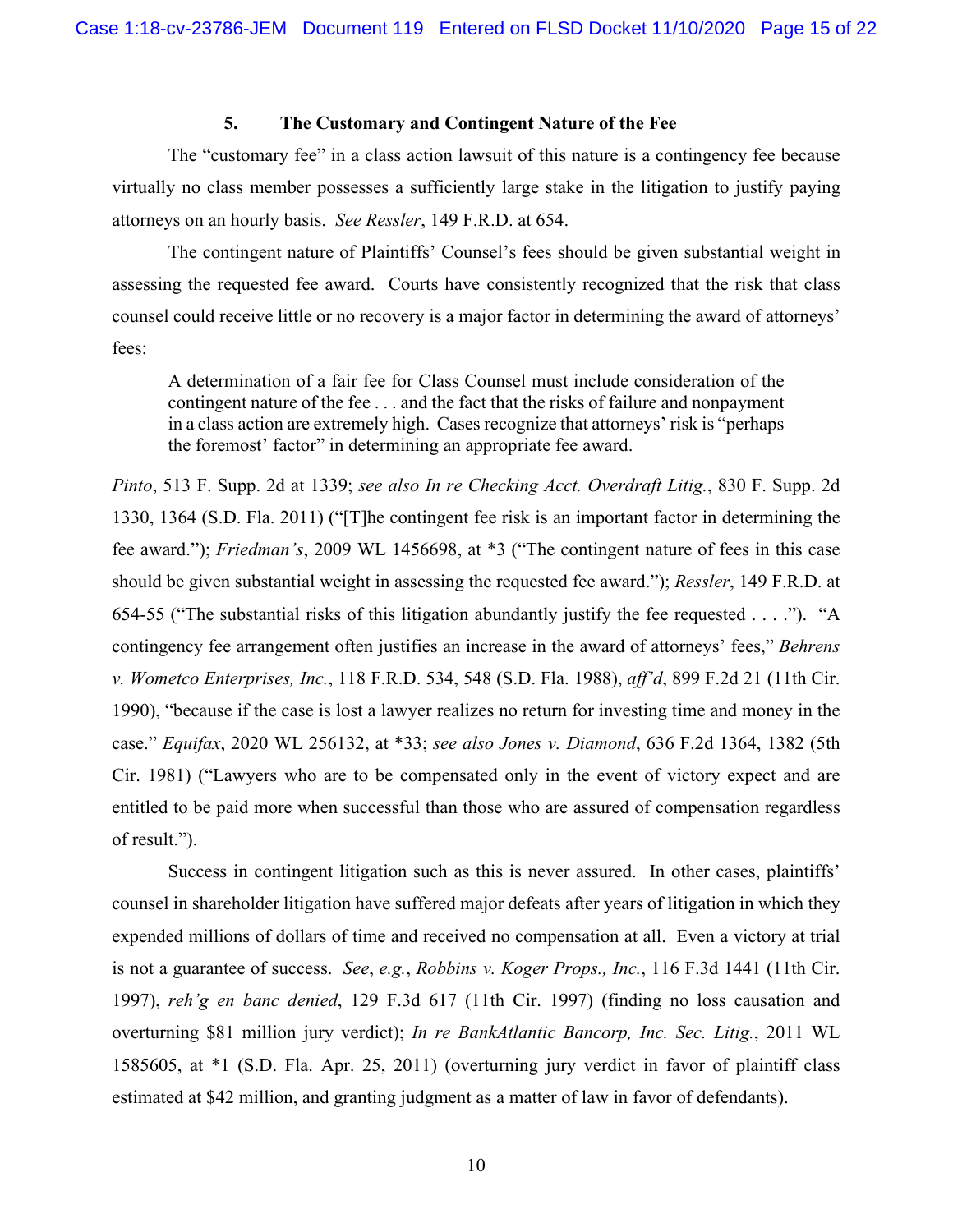As noted above and discussed in detail in the Rizio-Hamilton Declaration (¶¶ 36-65) and the Settlement Memorandum (pages 9-13), Lead Plaintiff's claims in this Action faced multiple hurdles that could have precluded or substantially limited any recovery. Because the fee in this matter was entirely contingent, the only certainties were that there would be no fee without a successful result, and that such a result would be realized, if at all, only after considerable and difficult effort. Thus, the substantial risks of the Action also justify the requested fee.

Moreover, the award of appropriate attorneys' fees is particularly important in federal securities cases to ensure that private enforcement of the federal securities laws remains an effective method of protecting investors:

In a securities fraud action, a contingency fee arrangement has added significance. The federal securities laws are remedial in nature and, in order to effectuate their statutory purpose of protecting investors and consumers, private lawsuits should be encouraged. If the ultimate effectiveness of these remedies is to be preserved, the efficacy of class actions and of contingency fee arrangements — often the only means of legal representation available given the incredible expense associated with these actions — must be promoted.

*Behrens*, 118 F.R.D at 548 (citations omitted). The Supreme Court has emphasized that private securities actions, such as the instant Action, are "an essential supplement to criminal prosecutions and civil enforcement actions" brought by the SEC. *Tellabs, Inc. v. Makor Issues & Rights, Ltd.*, 551 U.S. 308, 313 (2007). If the "important public policy [of enforcing the securities laws] is to be carried out, the courts should award fees which will adequately compensate Lead Counsel for the value of their efforts, taking into account the enormous risks they undertook." *In re FLAG Telecom Holdings, Ltd. Sec. Litig.*, 2010 WL 4537550, at \*29 (S.D.N.Y. Nov. 8, 2010).

### **6. The Amount Involved and Results Achieved**

"It is [also] well-settled that one of the primary determinants of the quality of the work performed is the result obtained." *Friedman's*, 2009 WL 1456698, at \*3 (alteration in original); *see also Domestic Air*, 148 F.R.D. at 351 ("The most important element in determining the appropriate fee to be awarded class counsel out of a common fund is the result obtained for the class through the efforts of such counsel.").

As noted above, the excellent result obtained here was accomplished despite the substantial difficulties of proving liability for securities fraud and the risks of establishing loss causation and damages in this case. In sum, the significant recovery obtained in this Action also supports approval of the requested fee.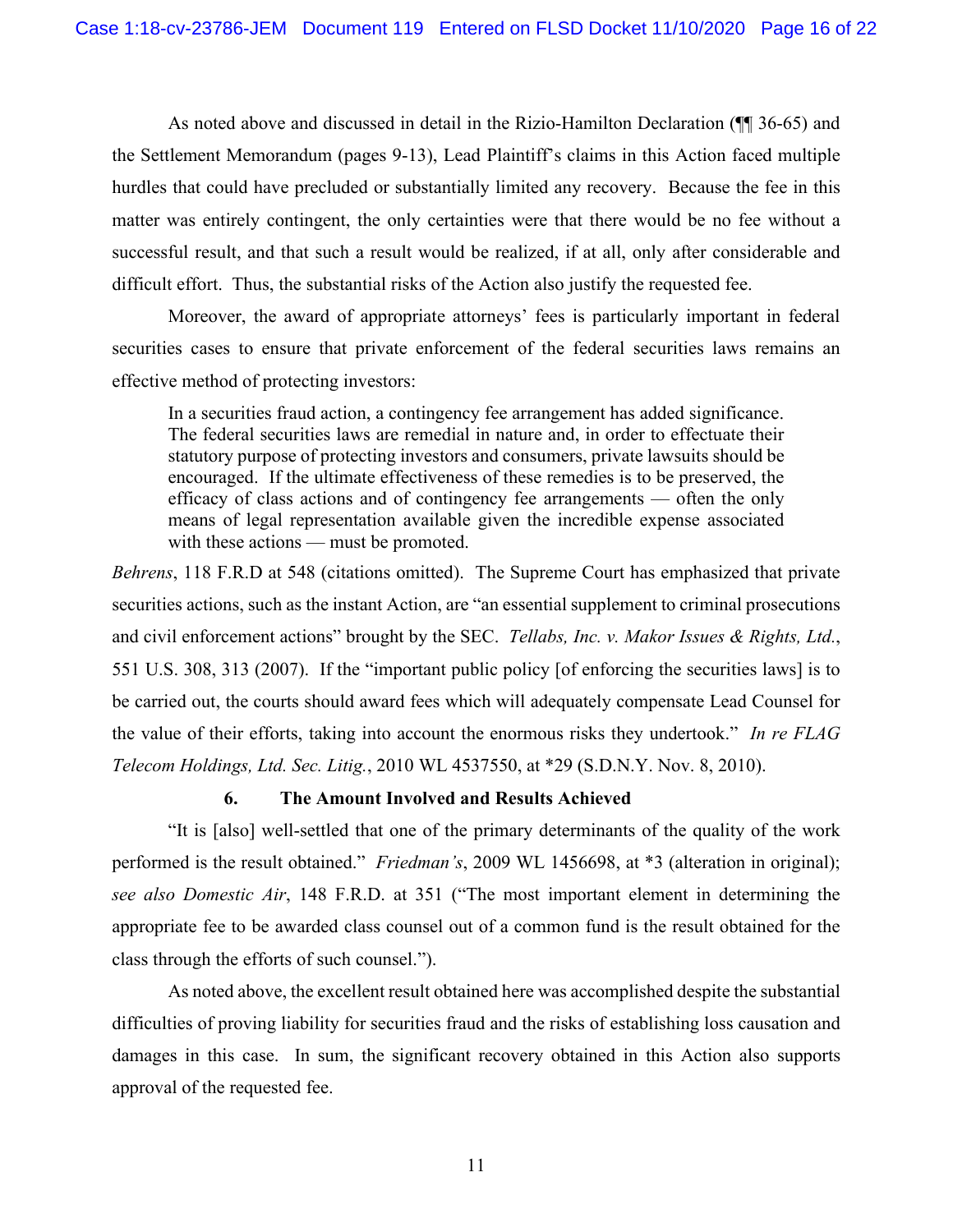# **7. The Undesirability of the Case**

In certain instances, the "undesirability" of a case can be a factor in justifying the award of a requested fee. While Lead Counsel does not believe the case was undesirable, there are significant risks inherent in financing and prosecuting complex litigation of this type. When Lead Counsel undertook representation of Lead Plaintiff in this Action, it was with the knowledge that Lead Counsel would have to spend substantial time and money and face significant risks without any assurance of being compensated for their efforts. Apart from the risk of no recovery, deferring fees in an undertaking like this while at the same time advancing hundreds of thousands of dollars in expenses would deter many firms.

#### **8. Awards in Similar Cases**

As discussed above in Section II.B, Lead Counsel's requested fee of 20% is below the presumptively fair and reasonable benchmark fee awarded in class action cases in this Circuit. *See Faught*, 668 F.3d at 1242; *Camden I*, 946 F.2d at 774-75. Moreover, as also shown above, courts in this Circuit have frequently awarded higher percentage fees in comparable class action settlements. *See* Section II.B, *supra*. Thus, this factor strongly supports the reasonableness of the requested fee.

# **9. The Time Required to Reach Settlement**

The Settlement was achieved only after extensive investigation of the claims asserted, full briefing on Defendants' motion to dismiss, and extended settlement negotiations. While the proposed settlement was reached before the resolution of the motion to dismiss, Plaintiffs' Counsel had already dedicated nearly 2,900 hours on the prosecution of the claims and the negotiation of the Settlement, which further supports the requested fee award.

# **10. The Reaction of the Settlement Class**

Through November 9, 2020, more than 249,000 copies of the Notice had been mailed to potential Settlement Class Members and their nominees, and the Summary Notice was published in *The Wall Street Journal* and transmitted over the *PR Newswire*. *See* Declaration of Luiggy Segura submitted by the Court-approved Claims Administrator, JND (Ex. 3) (the "Segura Decl."), at ¶¶ 2-9. The Notice advised Settlement Class Members that Lead Counsel would apply for fees not to exceed 20% of the Settlement Fund. While the deadline for filing objections to the fee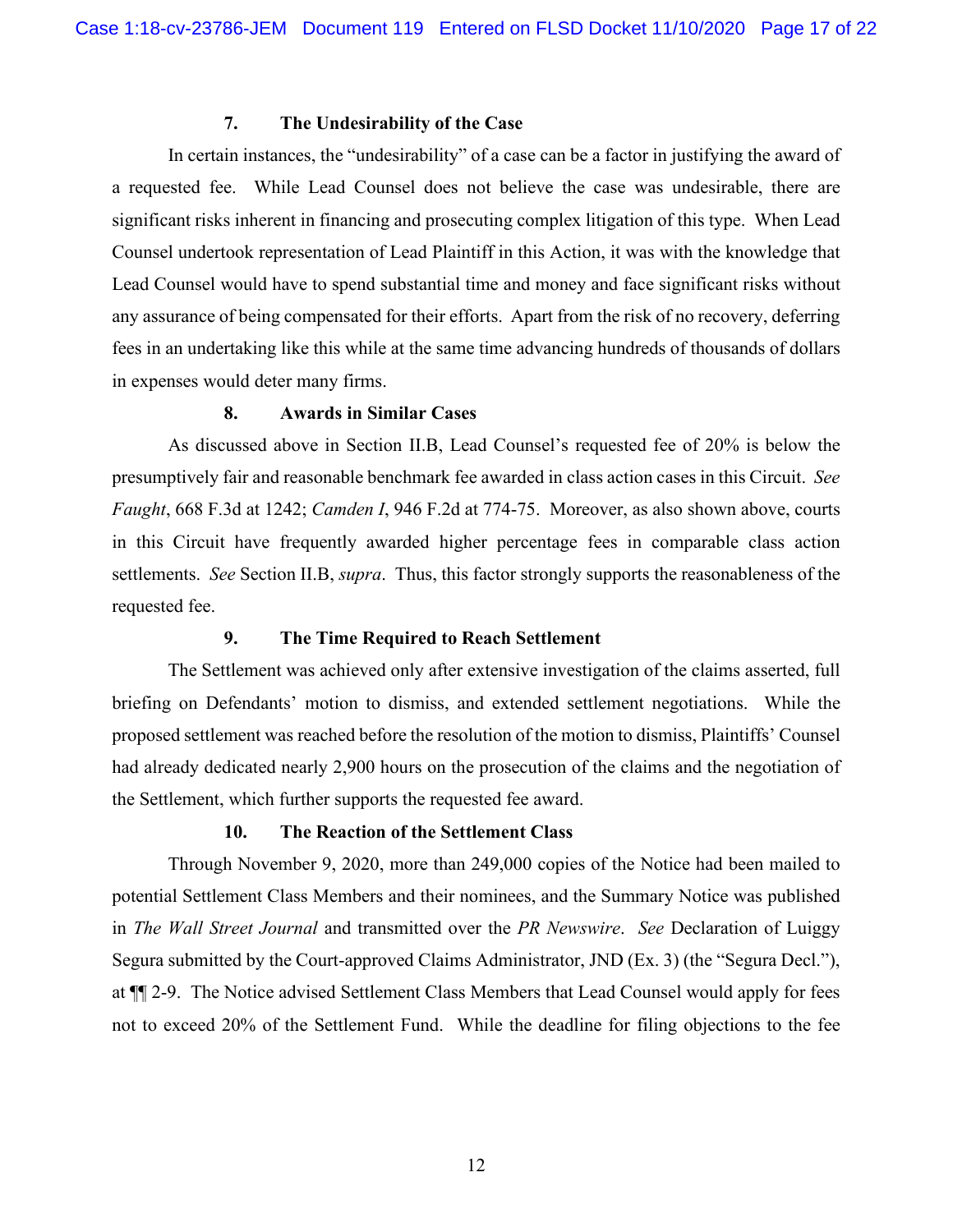application is not until November 24, 2020, to date, no objections to the requested fee have been filed. ¶ 101.<sup>5</sup>

# **E. Lead Counsel's Request for Payment of Litigation Expenses is Fair and Reasonable**

Lead Counsel also requests payment of \$143,841.54 for the Litigation Expenses incurred by Plaintiffs' Counsel in prosecuting the Action. The request also includes expenses incurred by Israeli Counsel either in connection with a related Israeli action that will be resolved through this Settlement or in assisting Lead Counsel in this Action with matters related to distribution of the Settlement Fund to members of the Settlement Class who purchased OPKO common stock on the TASE.

It is well-established that "class counsel's reasonable and necessary out-of-pocket expenses should be reimbursed." *Carpenters Health & Welfare Fund v. Coca-Cola Co.*, 587 F. Supp. 2d 1266, 1272 (N.D. Ga. 2008); *see also NetBank*, 2011 WL 13353222, at \*4 ("It has long been held that '"plaintiff's counsel is entitled to be reimbursed from the class fund for the reasonable expenses incurred in this action."').

The expenses for which Lead Counsel seeks payment are the types of expenses that are necessarily incurred in litigation and routinely charged to clients billed by the hour. These expenses include, among others, costs for experts, on-line research, court fees, telephone, photocopying, postage, and out-of-town travel. ¶¶ 105-109. The largest expense, in the amount of \$78,956.50 or 55% of the total litigation expenses, was for retention of experts, which included an expert on damages on loss causation and a valuation consultant engaged to assist Lead Counsel in determining OPKO's ability to pay. ¶ 106. The combined costs for on-line legal and factual research, in the amount of \$39,308.92, represent 27% of the total amount of expenses. ¶ 107. In addition, Lead Counsel expended \$15,508.92, or 11% of the total litigation expenses, for Mr. Melnick's mediation fees.  $\parallel$  108. A complete breakdown by category of the expenses incurred by Plaintiffs' Counsel and Israeli Counsel is included in Exhibit 5 to the Rizio-Hamilton Declaration. These expense items were charged separately by counsel, and such charges were not duplicated in the firms' hourly rates.

<sup>&</sup>lt;sup>5</sup> Should any objections be filed, they will be addressed in Lead Counsel's reply papers to be filed on December 8, 2020.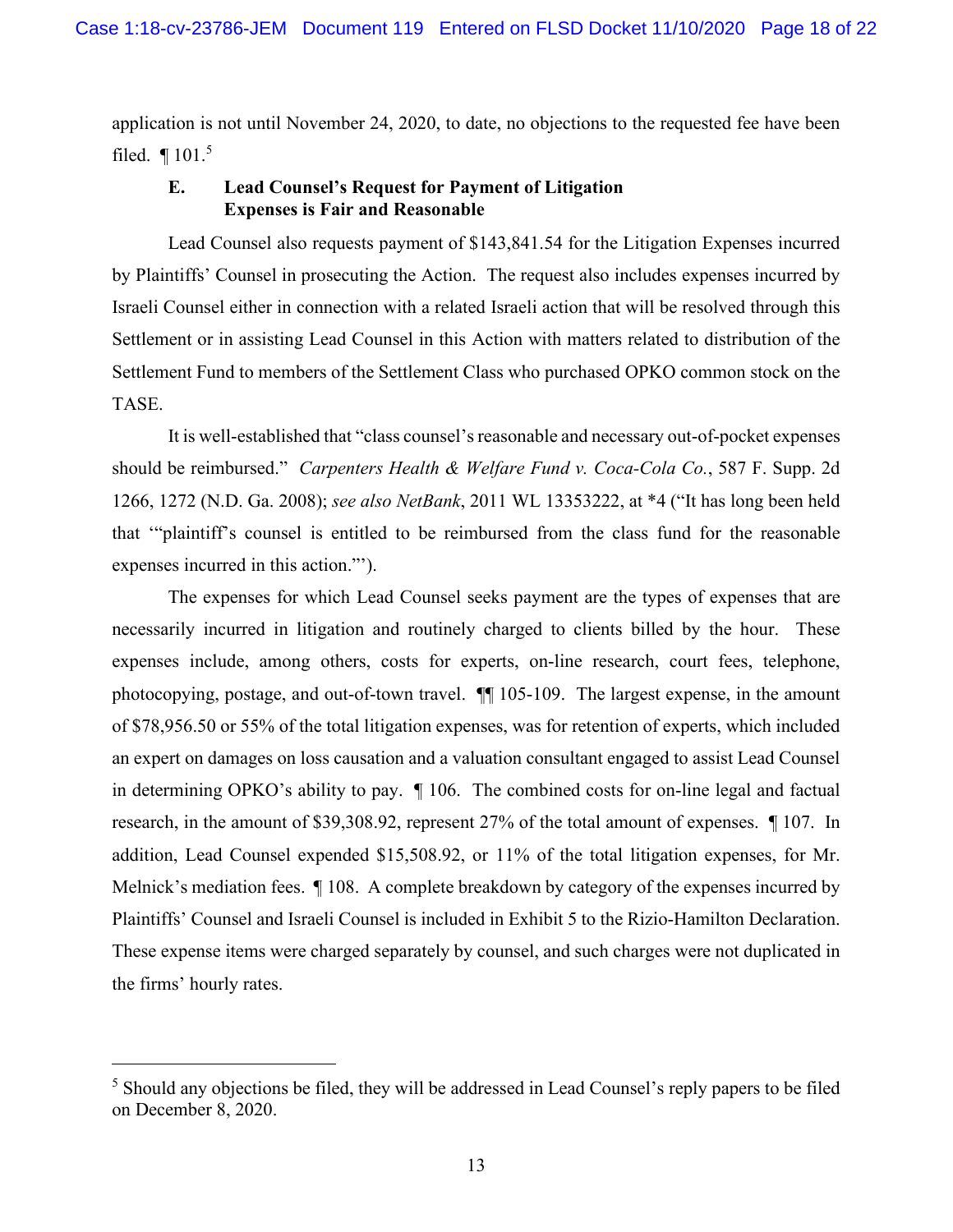The Notice informed potential Settlement Class Members that Lead Counsel would apply for payment of Litigation Expenses in an amount not to exceed \$300,000, which might include the costs and expenses of Lead Plaintiff directly related to its representation of the Settlement Class. *See* Notice ¶¶ 5, 53. The total amount of expenses requested by Lead Counsel is \$161,341.54, which includes \$143,841.54 for Litigation Expenses incurred by counsel and \$17,500 for costs and expenses incurred by Lead Plaintiff in its representation of the Settlement Class, an amount substantially below the figure listed in the Notice. To date, there has been no objection to the request for expenses.

Because the Litigation Expenses incurred are reasonable and of the type for which payment is routinely ordered in common fund, the requested expenses should be approved. *See Equifax*, 2020 WL 256132, at \*40 (awarding expenses "for such items as court reporter fees; document and database reproduction and analysis; e-discovery costs; expert witness fees; travel for meetings and hearings; paying the mediator; and other customary expenditures" and finding that such expenses "are reasonable and were necessarily incurred on behalf of the class").

# **F. Lead Plaintiff's Request for Payment of Costs Directly Related to Its Representation of the Settlement Class Is Fair and Reasonable**

In connection with its request for reimbursement of Litigation Expenses, Lead Counsel also seeks payment for the costs and expenses incurred by the Amitim Funds in its representation of the Settlement Class. The PSLRA specifically provides that an "award of reasonable costs and expenses (including lost wages) directly relating to the representation of the class" may be made to "any representative party serving on behalf of a class." 15 U.S.C. § 78u-4(a)(4).

Here, the Amitim Funds seeks an award of \$17,500 for the time dedicated by its employees, in supervising and participating in the Action. *See* Hirsch Decl. ¶¶ 9-10. The Amitim Funds took an active role in the litigation, including, among other things, reviewing significant pleadings and briefs filed in the Action; communicating regularly with Lead Counsel regarding developments in the Action; and evaluating and approving the Settlement. *Id*. ¶¶ 5, 10.

Courts in this Circuit have routinely approved reasonable awards to compensate lead plaintiffs in securities class actions for the time and effort they spent on behalf of a class. *See, e.g.*, *In re Flowers Foods, Inc. Sec. Litig.*, 2019 WL 6771749, at \*2 (M.D. Ga. Dec. 11, 2019) (awarding plaintiffs \$20,000 total "as reimbursement for [their] reasonable costs and expenses directly related to [their] representation of the Settlement Class"); *In re Synovus Fin. Corp.*, 2014 WL 12756149, at \*1 (N.D. Ga. Nov. 18, 2014) (awarding a total of \$15,200 to two institutional lead plaintiffs);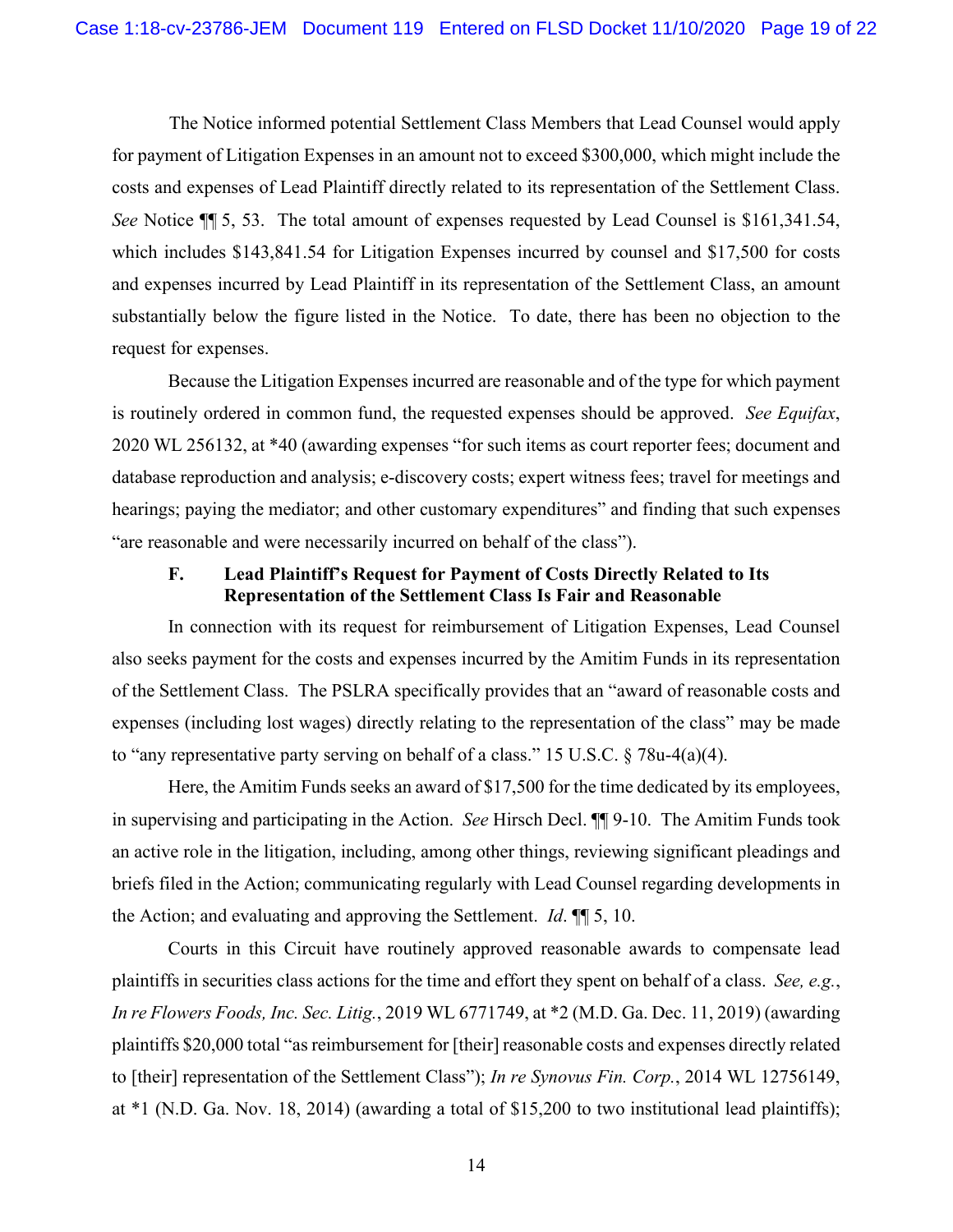*City Pension Fund for Firefighters & Police Officers in City of Miami Beach v. Aracruz Celulose S.A.*, Case No. 08-23317-C-LENARD, slip op. at 8 (S.D. Fla. July 17, 2013), ECF No. 201 (Ex. 9) (awarding Lead Plaintiff \$40,000 for "its reasonable costs and expenses incurred in representing the Class during the prosecution of this Action"); *Miller v. Dyadic Int'l, Inc.*, 2010 WL 11591815, at \*2 (S.D. Fla. July 28, 2010) (awarding Lead Plaintiff \$32,000 for "reimbursement of its time and expenses in assisting in the prosecution of this action," including 160 hours at a rate of \$200 per hour); *Mazur v. Lampert*, Case No. 04-61159-CIV-LENARD/GARBER, slip op. at 5 (S.D. Fla. June 19, 2008), ECF No. 130 (Ex. 10) (awarding Lead Plaintiff \$40,000).

The requested award sought by Lead Plaintiff is reasonable and justified under the PSLRA based on its involvement in the Action from inception to settlement, and should be granted.

# **CONCLUSION**

For the reasons discussed above and in the Rizio-Hamilton Declaration, Lead Counsel respectfully request that the Court: (i) award attorneys' fees to Plaintiffs' Counsel in the amount of 20% of the Settlement Fund, or \$3,300,000, plus interest earned at the same rate as earned by the Settlement Fund; (ii) award \$143,841.54 in payment of the reasonable Litigation Expenses incurred by Plaintiffs' Counsel and Israeli Counsel; and (iii) award \$17,500 as payment for the costs incurred by Lead Plaintiff directly relating to its representation of the Settlement Class. Dated: November 10, 2020 Respectfully submitted,

# **SAXENA WHITE P.A.**

*/s/ Brandon T. Grzandziel*  Joseph E. White, III Brandon T. Grzandziel 7777 Glades Road Suite 300 Boca Raton, FL 33434 Telephone: (561) 394-3399 Facsimile: (888) 478-6711 Email: jwhite@saxenawhite.com Email: brandon@saxenawhite.com

*Liaison Counsel for Lead Plaintiff The Amitim Funds*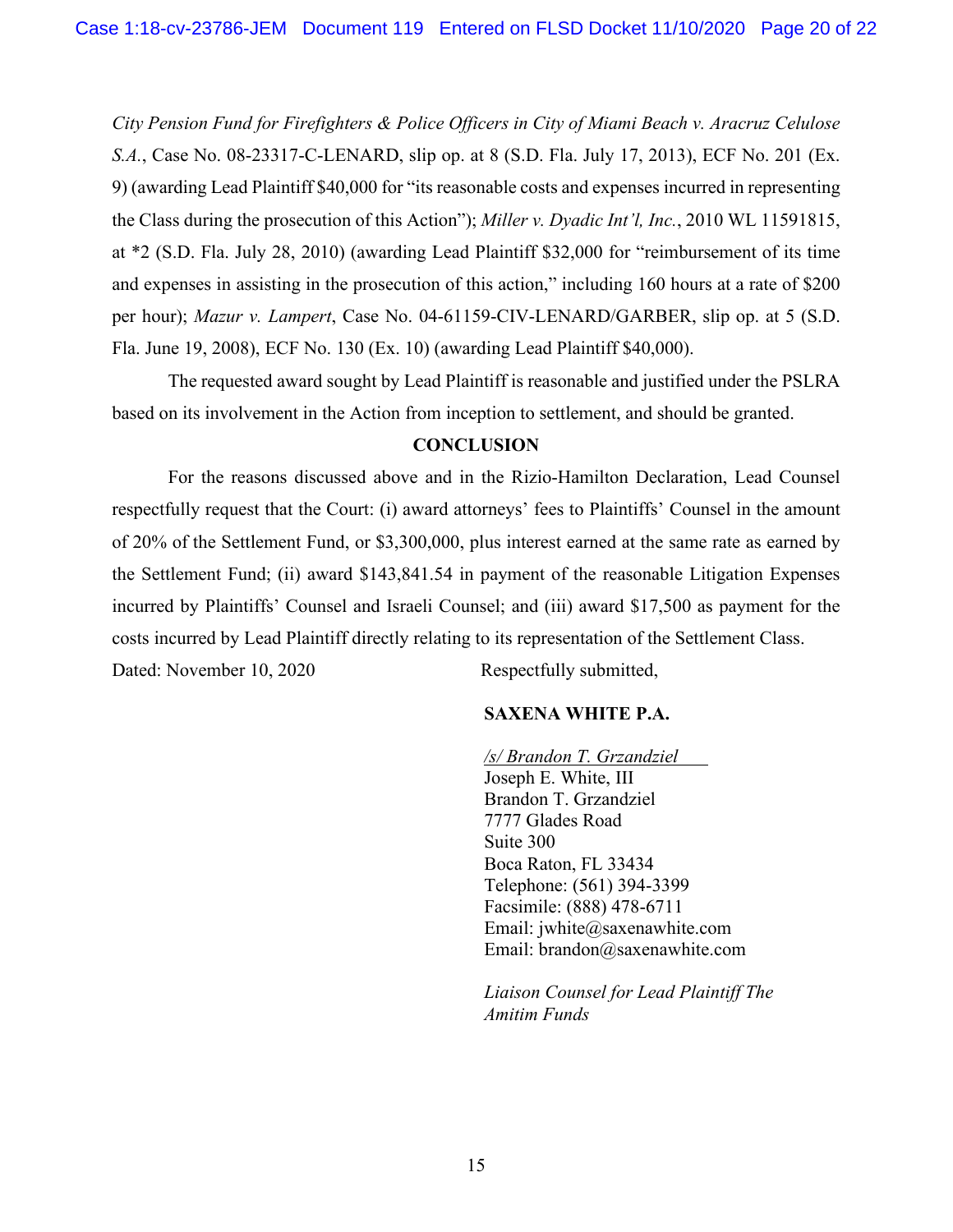# **BERNSTEIN LITOWITZ BERGER & GROSSMANN LLP**

#### */s/ John Rizio-Hamilton*

Avi Josefson (*pro hac vice*) John Rizio-Hamilton (*pro hac vice*) Adam D. Hollander (*pro hac vice*) 1251 Avenue of the Americas New York, NY 10020 Telephone: (212) 554-1400 Facsimile: (212) 554-1444 Email: avi@blbglaw.com Email: johnr@blbglaw.com Email: adam.hollander@blbglaw.com

*Lead Counsel for Lead Plaintiff The Amitim Funds*